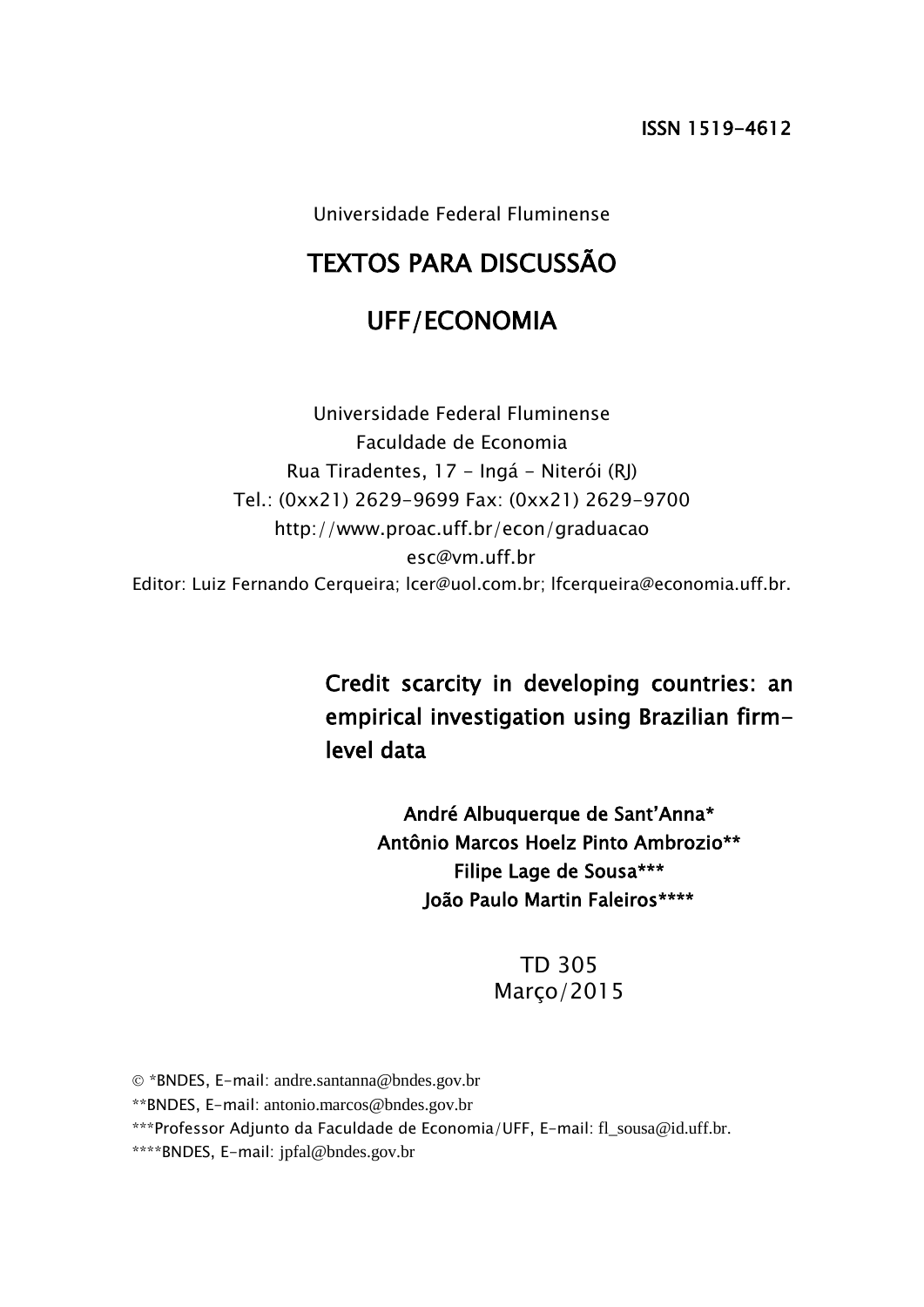

#### Abstract

The aim of this paper is investigating whether Brazilian industrial firms are credit constraint. We exploit a rich database that contains more than 3.000 firms with characteristics that may affect their degree of credit constraints: size, being listed in the Brazilian stock market and level of exports-sales ratio. Our results show that all dimensions considered here may affect the sensitiveness of investment to cash flow, i.e., large firms, stock market listed companies as well as large export capacity are associated with inexistence or less credit restriction. Specifically, considering firm's size, our results corroborate the economic theory prediction and empirical international literature. However, when compared to Brazilian studies, our findings are similar to Terra (2003), however, they differ from Aldrighi and Bisinha (2010) evidences that are based only on listed firms. Furthermore, the influence of being listed in the stock market and export capacity is beyond any possible correlation with size. Even small and middle firms are not credit constraint when listed in the stock market or when the exports-sales ratio is higher.

#### Resumo

O objetivo desse artigo é investigar se as empresas industriais brasileiras sao restritas ao crédito. Nós exploramos uma rica base de dados com mais de 3 mil empresas com características que podem afetar o seu grau de restrição de crédito: tamanho, listada na BOVESPA e seu nível de exportação (medido pela razão entre exportação e vendas). Nossos resultados mostram que todas as dimensões consideradas nesse artigo podem afetar a sensibilidade do investimento ao seu fluxo de caixa, isto é, grandes empresas, empresas listadas na BOVESPA e exportadoras estão associadas a uma menor restrição de crédito. Especificamente, considerando o tamanho da empresa, nossos resultados corroboram a previsão dos artigos teóricos em empíricos da literatura internacional. Entretanto, quando comparado com outros estudos sobre o Brasil, nossos resultados são semelhantes aos de Terra (2003), porém diferem das evidências de Aldrighi e Bisinha (2010), os quais são baseados em empresas listadas na BOVESPA. Adicionalmente, a influência de estar listada no mercado de capitais e a capacidade exportadora não está correlacionada com o tamanho. Mesmo empresas pequenas e médias não são restritas ao crédito quando listadas no mercado de capitais or quando a relação entre exportação e vendas é alto.

Keywords: Credit Constraint, Firm's Investment, Cash Flow, Exports, Stock Market.

#### JEL Classification Code: D92, E22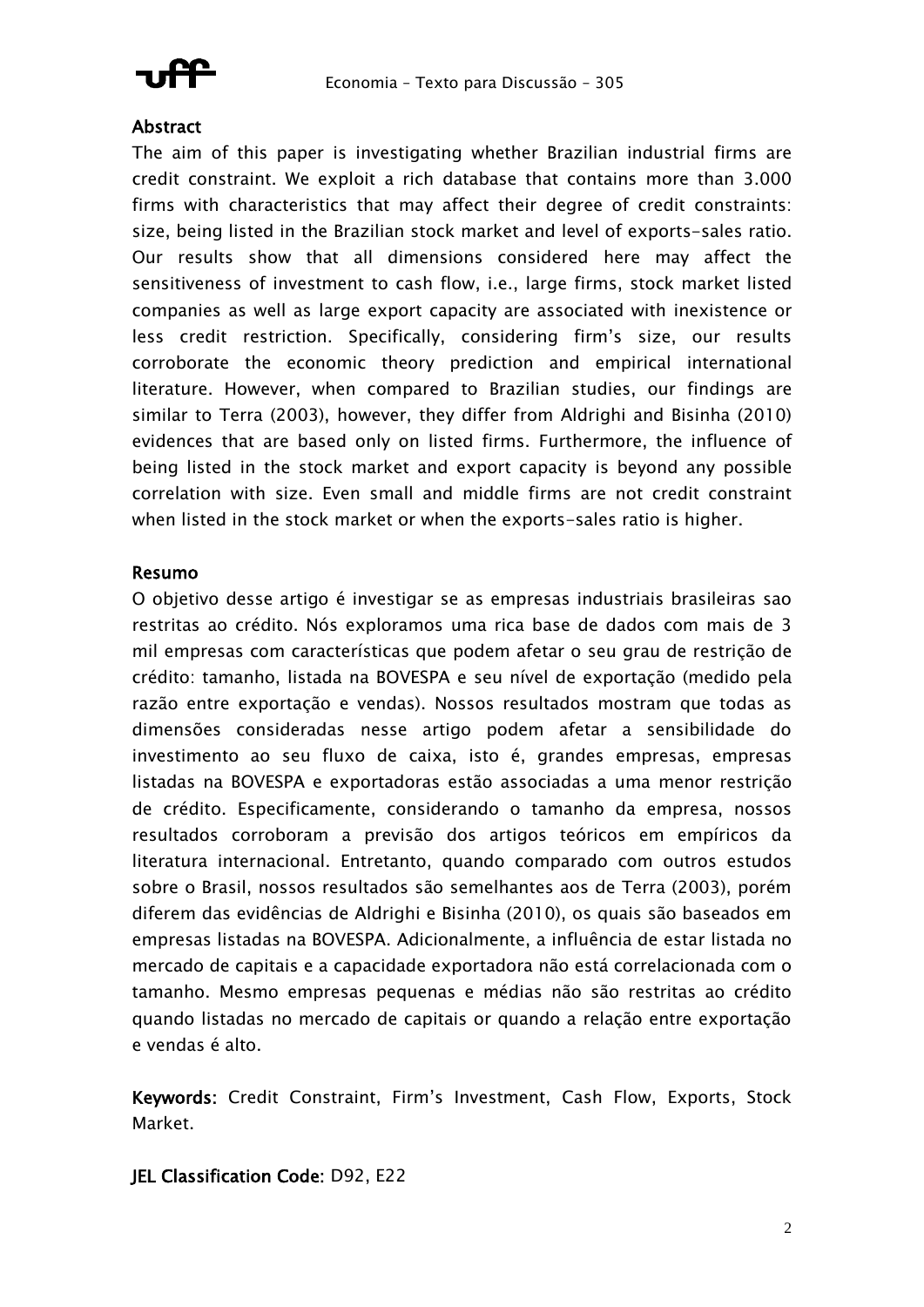

<u>.</u>

## **1. INTRODUCTION<sup>1</sup>**

Credit constraint is a widespread market failure, especially in developing countries, as evidenced by Banerjee and Duflo (2005). Its adverse consequences, inhibiting entrepreneur capacity to make investments, are particularly important to these countries, which needs to accumulate capital and implement innovations to accelerate growth.

This paper investigates whether Brazilian companies are credit constrained considering the investment-cash flow model proposed by Fazzari, Hubbard and Petersen (FHP, 1988). The main interest in this case is to verify the sensitiveness of firm's investment to cash flow as synonyms of credit constraint. The use of a large and yet few exploited dataset is one of the main contribution of the paper. It contains balance sheet information for more than 3,000 industrial firms with characteristics that may affect the degree of credit constraints, for example, size, the participation in the Brazilian stock market and level of export's sales.

Despite heterogeneity in our sample, the presence of non-listed firms imposes some difficulties. In particular, Tobin's Q can not be used as a proxy for investments opportunities. This problem is circumvented by using multiple alternative proxies. For instance, we consider variation of sales at firm level and sector variation in investment and in value added at an aggregate level in order to control for investment opportunities.

Our main results indicate that Brazilian firms were credit constrained in recent years (2008-2010). Cash flow coefficient is indeed larger than what is usually obtained in the literature for other countries, such as Carpenter and Guariglia (2008), suggesting a higher degree of imperfections in the Brazilian credit market. Furthermore, this coefficient changes when firms are classified according to the three categories that may properly approximate the degree of credit constraint: size, listed on stock markets and the export's sales level. In the first case, Brazilian firms are classified as small, middle and large considering the number of employees. Although previous evidence that analyses the impact of size on credit restrictions has been mixed in Brazil, as observed in Terra (2003) and Aldrighi and Bisinha (2010), our results are in line with the traditional literature: cash flow coefficient is insignificant or at least (depending on the econometric specification) has a lower elasticity magnitude for larger firms.

Our two other categories, companies listed on the Brazilian stock market (public versus non-public firms) and level of export to sales ratio (no export at all, below and above the median) provide evidence that investments for firms listed in stock markets and for those large exporters are not sensitive to cash flow variation. Besides, the influence of these categories is beyond any possible correlation with size. When interacting those dummies, listed and export, with size groups, our results suggest that while no-large firms are in general credit constrained, this credit restriction was softened for listed firms and large exporters. In this context, understanding stock market participation as a "domestic" source of external investment's funds and the level of export's sales as a proxy for "foreign" source, once export revenue may be seen as a collateral to get access to international financing, our results suggest that these firms' characteristics are effective to evaluate their degree of credit restrictions.<sup>2</sup>

In order to perform our investigation, this paper is structured in 5 sections apart from this introduction. Section 2 provides a brief survey of the literature. Section 3 presents

 $^{\rm 1}$  We acknowledge financial support from Brazilian Development Bank (BNDES). The views expressed herein are those of the authors and do not necessarily reflect the views of the Brazilian Development Bank.

 $2^2$  Some care is necessary to deal with potential selection problems. It is possible that the whole process needed to go public or to export, especially the requisites of transparency, is what is relevant to suppress credit constraints.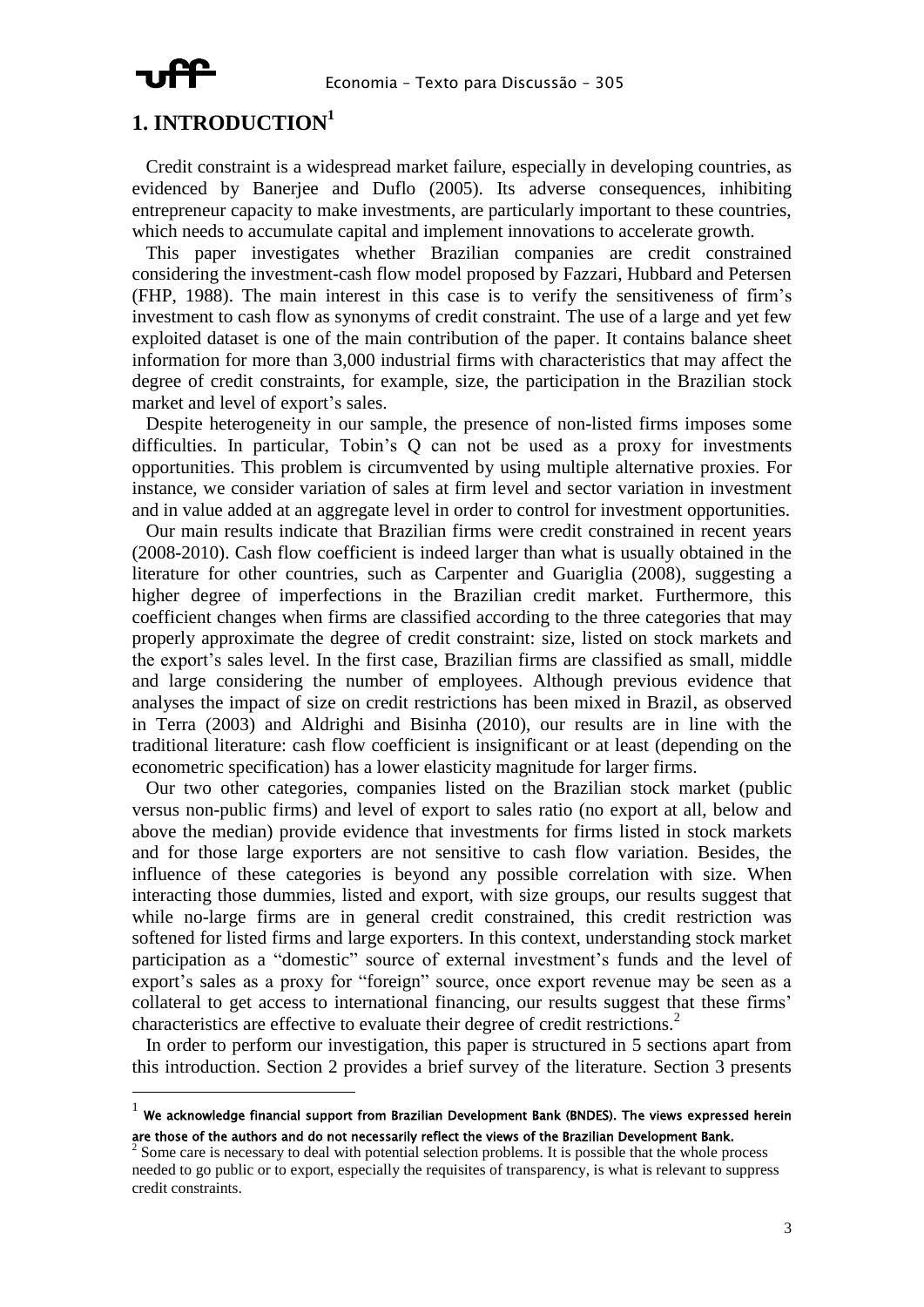

methodology to analyze credit restriction. Data description is presented in Section 4 as well as some descriptive statistics on the main variables. Next, we present and discuss our results, followed by robustness outcomes. Last section concludes.

# **2. RELATION TO THE LITERATURE AND THE BRAZILIAN CONTEXT**

In a world of perfect capital markets, without transaction costs and taxes, the Modigliani-Miller Theorem asserts that financial structure of firms are irrelevant for their real decisions, in particular investments. But in reality all these assumptions are non-valid, and a special focus of the literature has been the case of asymmetric information. The asymmetries in financial markets may be due to differential information about types, where borrowers have more information about their projects risks or managerial abilities than creditors, or due to difficult verifiability of actions, where creditors cannot observe investment choices or the real capacity of repayment from borrowers. The main consequence is a gap between the internal (for example, retained profits) and external (for example, bank credit) cost of funds, explained by the creditor need to raise funds to compensate risk of bad quality borrowers (the adverse selection problem) or costly monitoring (the moral hazard problem) (Stiglitz and Weiss, 1981).

An empirical testable implication of higher costs from external sources is that increases in firm`s cash flow must push more investment. Moreover, as supposed by major part of the literature, another implication should be a more sensitive correlation between cash flow and investment in firms where information costs (and hence the gap between the internal and external costs of funds) are higher.

The seminal researchers testing these hypotheses were Fazzari, Hubbard and Petersen (FHP, 1988). They split a sample of US firms in three categories regarding dividend payments, high, medium and low, and showed that the relation between cash flows and investments were significantly higher in the last group, which corroborates the hypothesis when one assumes that these kind of firms are more likely to suffer credit restrictions.

This paper lead to an extensive empirical literature, where two main themes have been emphasized: the need to control in an appropriate manner for investment opportunities, where otherwise a positive association between cash flow and investment may simply say that better opportunities induce firms investment and at the same time impact cash today, and a critic of the basic methodology employed in FHP regarding the criteria for splitting the firms in different classes of information costs.

Concerning the first problem, the initial proxy used for controlling investment opportunities, Tobin`s Q, was criticized because what can be constructed using real data (mean Q) is equivalent to what in theory reflect investments opportunities (marginal Q) only under strong assumptions. Moreover, since Tobin`s Q, as the ratio between firm market value and recomposition cost of capital, only reflects investment opportunities from an outside point of view, which may not properly capture real opportunities under imperfect capital markets (Carpenter and Guariglia, 2008). Besides, this proxy is simply absent when one analyses data with non-traded firms (Baum et al., 2011; Guariglia et al., 2011).

The response to this problem has been mixed in the literature, ranging from the development of alternative proxies that can better capture investment opportunities to a change in methodology that abandons the necessity of using Tobin's Q. For the first approach, prospect of future expense in capital goods is used to complement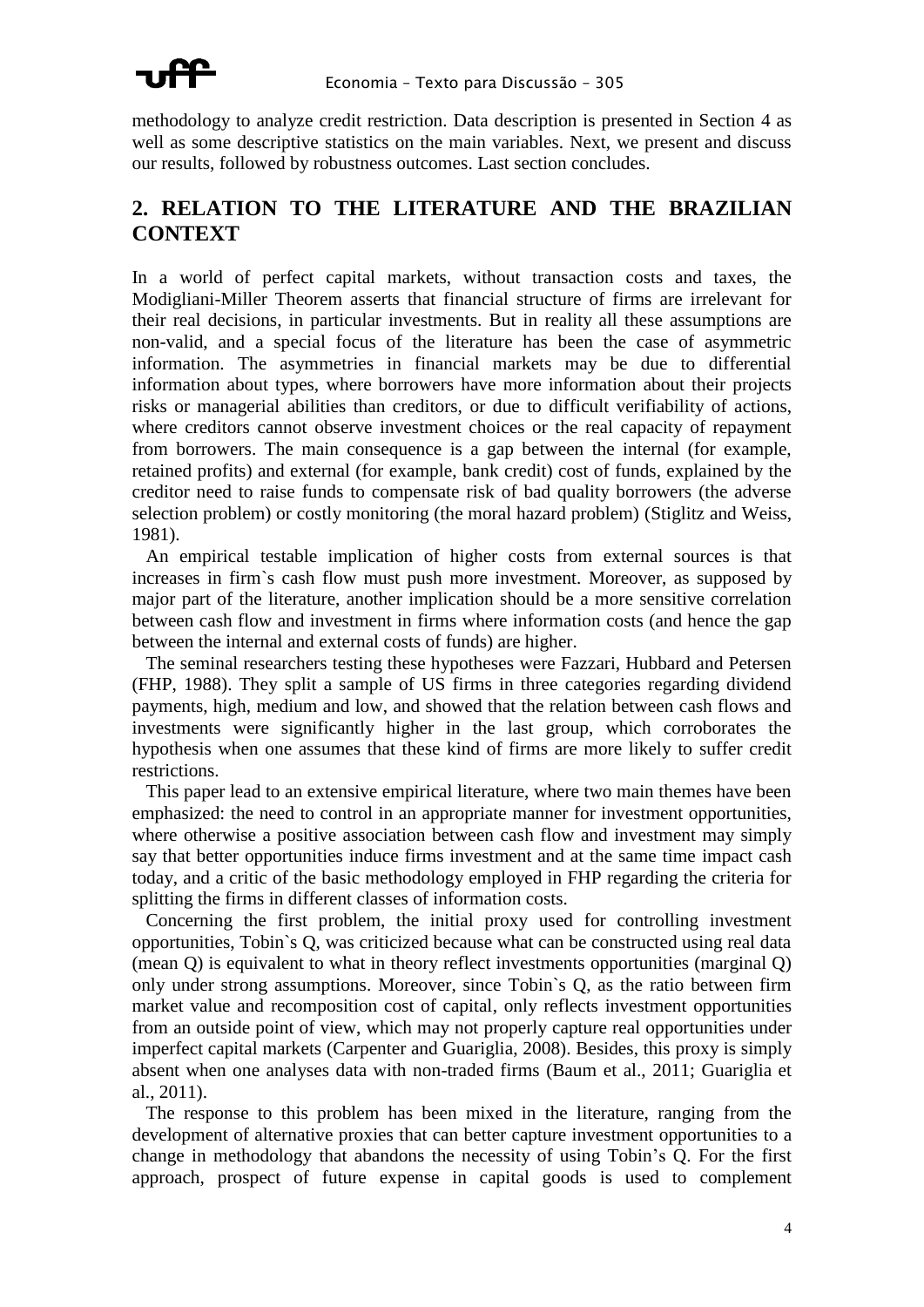

information in Tobin's Q in order to capture the internal view of opportunities (Carpenter and Guariglia, 2008), or more aggregate variables are used in this regard, as industry-level value-added growth when data base contains firms not traded publicly (Guariglia, Liu e Song, 2011). For the second, it is better exemplified by the "Euler equation approach" to the problem, where one tests if the firms' investment behavior is consistent with the first-order condition that may prevail when they solve a dynamic programming problem under perfect markets (Bond and Meghir, 1994). Although many of these proposed solutions may be ingenious, the fact is that it is really very hard to do a proper control. Most studies are subject to the critic that a statistically positive correlation between cash flow and investment may reflect mis-measured investment opportunities.

Another challenge to this literature is given by how to classify firms regarding to levels of information costs. In an influential paper, Kaplan and Zingales (KZ, 1997) argued that theoretically the relation between the dependence of investments to internal funds and information costs was not necessarily monotonic. They reviewed the seminal article of FHP, and splitting their low dividend payment sample with respect to the probability of liquidity need, they showed that in firms more propense to be short of liquidity, the relation between cash flow and investment was weaker, contrary to the original hypothesis sustained by FHP. Moreover, an interesting insight raised by KZ is that it is difficult to say if this result is at odds with the literature so far, because in many known papers the financial criteria used to classify firms between more or less credit restricted may not correspond to the real information costs and hence effective credit constraint of this firms: for instance, firms linked to a bank (conglomerates) may be less credit constrained under an adverse selection story where the "lemons risk" limits access to capital markets, but otherwise may be more financially dependent under a story of monopsonic power of incumbent creditor.

KZ paper was the origin of a huge controversy in this literature, with some authors reaffirming KZ findings (Clearly, 1999) while others criticizing their approach (for instance, Hubbard 1998 or Allayannis and Mozumdar, 2004). One of the main arguments against KZ is that firms classified as most prone to suffer illiquidity are in general financially distressed, where creditors may seize their new generated funds as repayment for old debts weakening in this way the relationship cash flow – investment. Beyond this controversy, a point that must warm researchers refers to the properly classification of firms by categories that really measure information costs. In fact, Cleary  $(2007)$  arguments that the sensitivity of cash flow – investment between firms with more or less financial restriction depends crucially on what variables are used to classify firms as credit constrained.

The relation between investment and cash-flow was also studied in Brazil. In fact, the structure of Brazilian capital markets is suggestive that firms may be subject to credit constraints. While the banking system is considered robust and sophisticated, the segment of long term credit is a point of weakness, being covered almost exclusively by state-owned institutions. The market for corporate bonds is incipient, due, for instance, to the difficult of developing a secondary market that may provide liquidity for potential investors. On the other hand, stock market is relatively well developed, but only a few firms have access to it.

Terra (2003) is one of the main references in the Brazilian literature. More recently, we can cite the work of Aldrighi and Bisinha (2010). The general conclusion of these authors is that Brazilian firms are indeed credit-constrained. However, in odds with the conventional literature, firms that should be more credit constrained when using some standard measure (size, for instance) do not appear to have a more significant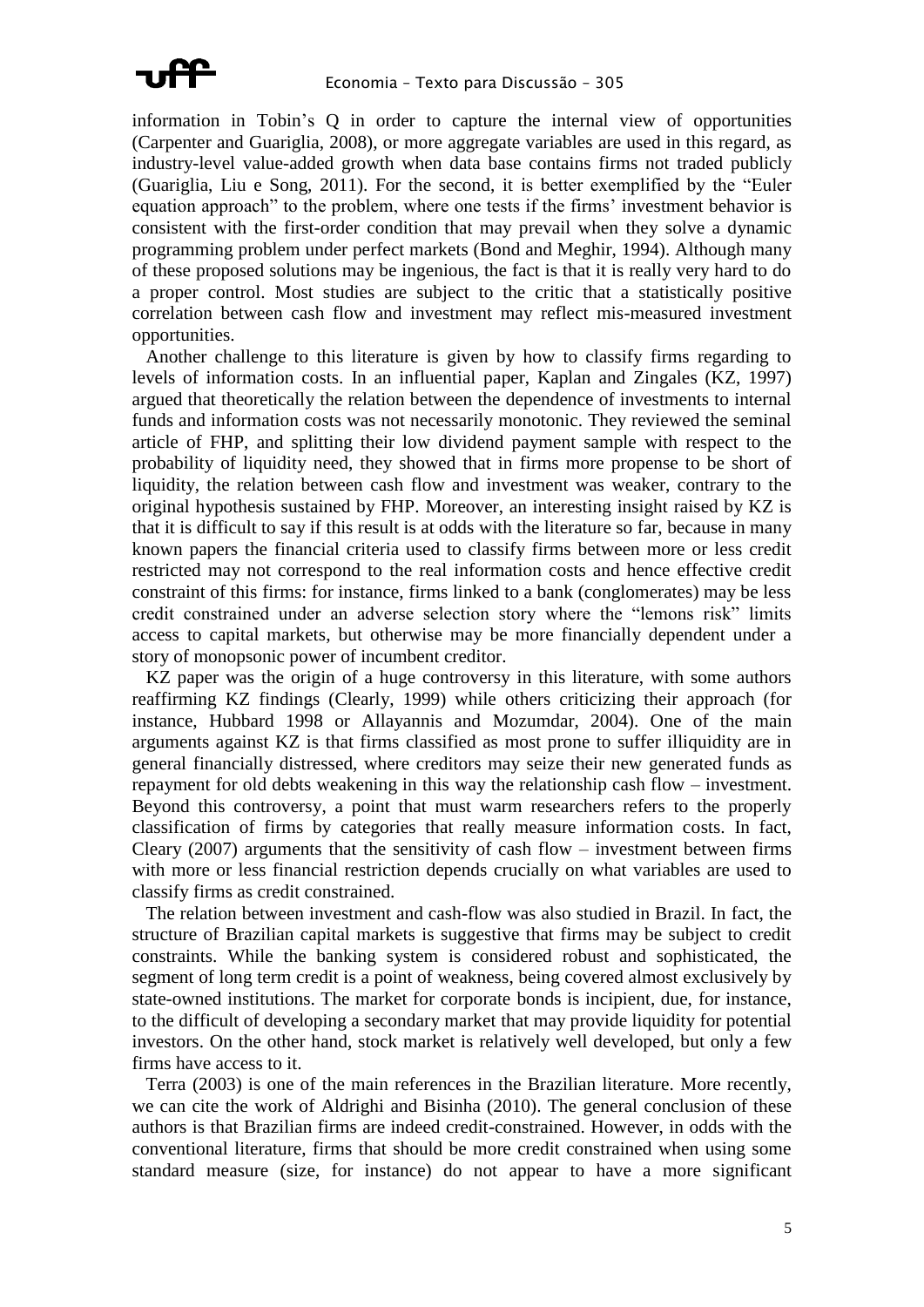

coefficient in the investment – cash flow equation. In Terra (2003), the hypothesis that the cash flow coefficient is equal for large and small firms cannot be rejected, unless in a limited period of time (1994-1997) when credit constraints were softer among large firms<sup>3</sup>. In Aldrighi and Bisinha (2010), the cash flow coefficient is always significant, and indeed increases with firm size. The authors suggest that financial difficulties between firms with smaller size may explain their findings, as the desire to maintain a "financial slack" avoiding in this way future liquidity problems may weaken the investment – cash flow relationship.

A main feature of both papers is that they use information of firms which are required by law to make their balance sheet data public, since their shares are available in the stock market. As mentioned in the introduction, we contribute to this literature by analyzing also firms not listed in the stock market, which correspond to the major part of Brazilian firms. And for the two main concerns of the literature cited before, our paper controls for investment opportunities using variables at the firm, as well as at the sectorial level. Furthermore, regarding the classification of firms within different information costs, we believe that the categories we use, size, access to capital markets, and export capacity, can properly measure credit constraints.

#### **3. METHODOLOGY**

1

The model to investigate whether Brazilians firms are credit constrained is based on Carpenter and Guariglia (2008) and Guariglia (2008), as shown in (1).

$$
I_{it} / K_{it-1} = \delta(Cash \text{Flow}_{it} / K_{it-1}) + \beta' X_{it} + \gamma_t + \mu_i + \varepsilon_{it}
$$
\n<sup>(1)</sup>

where *i* and *t* identify, respectively, firms and time,  $I_t$  is the firm's investment,  $K_t$  is the firm's fixed asset,  $\gamma_t$  is the time-effect for controlling business-cycle effects,  $\mu_i$  is the fixed-effect, and  $\varepsilon_{it}$  is the error-term. For robustness checks, the specification (1) may include covariates  $X_{it}$ , given by investment opportunities variables, that also impact the dependent variable.

For eliminating firm-effect, we estimate equation (1) by fixed-effect and firstdifference. Time-effect is controlled by imposing dummies for instant *t*. Furthermore, to control for industry-effect, another way to embody investment opportunities, we have included dummies for each industry *j* interacted with time dummies in all estimated models.

The OLS in first-difference may present the problem of endogeneity. Due to this fact, we apply Generalized Method of Moments approach (GMM) based on Arelano and Bover (1995) and Blundell and Bond (1998). This approach combines the standard set of equations in first-difference with lagged levels of regressors as instruments, with the incorporation of equations in levels with lagged first-difference as instruments.

The parameter of interest is  $\hat{\delta}$ . In the presence of imperfection in credit market, the estimated coefficient  $\hat{\delta}$  should be positive and statistically significant, i.e., the firm's investment is sensitive to the cash flow, as discussed previously.

Although the main aim of the paper is to evaluate whether Brazilian manufacturing firms are credit constraint, we also investigate whether there are differences in the cash

<sup>&</sup>lt;sup>3</sup> Indeed, the country experienced large inflows of FDI due to the privatization program in this period.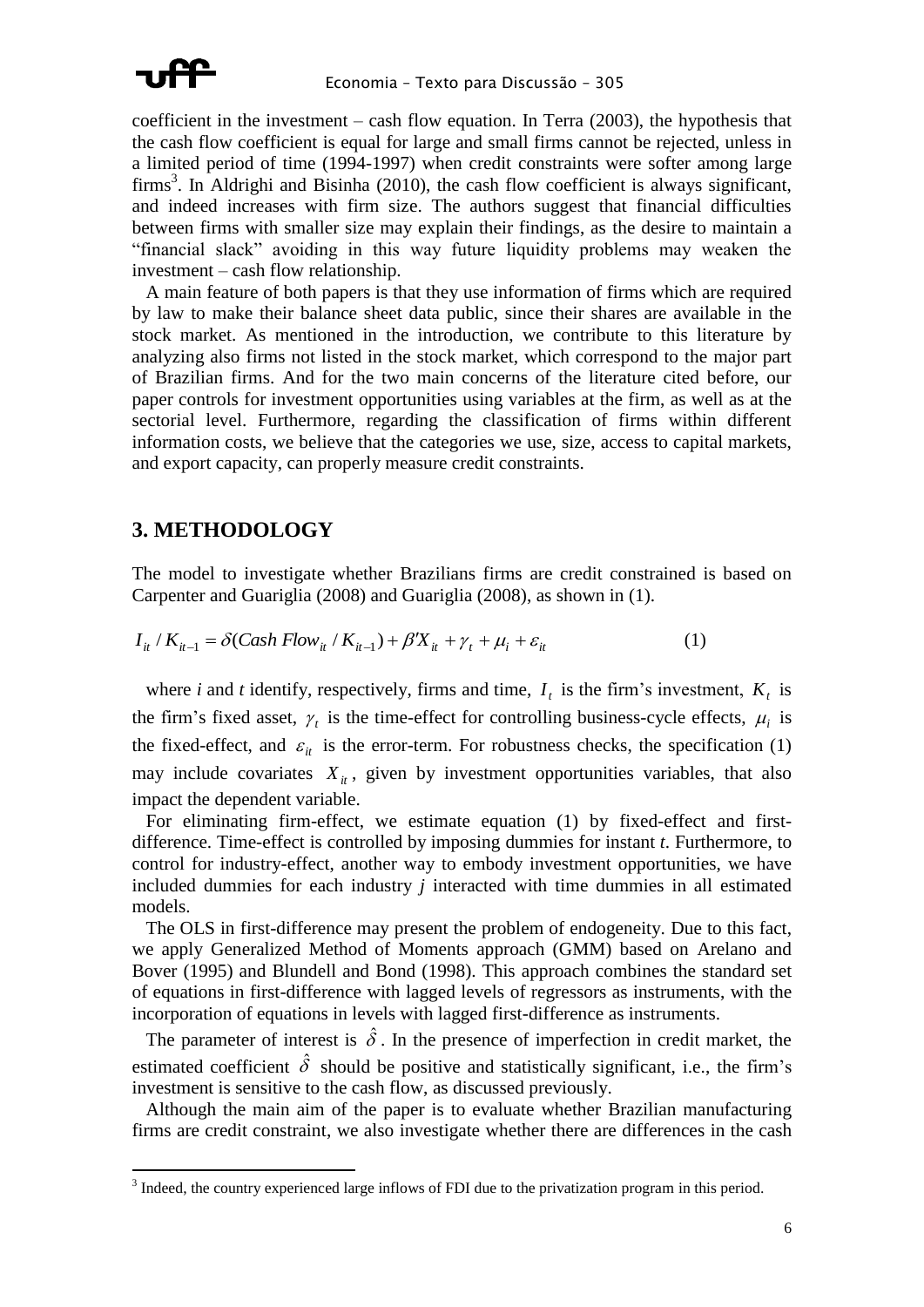

<u>.</u>

flow coefficient across the following groups of firms: (i) their size, evaluated by number of employees; (ii) whether they are listed or not on the stock market; and (iii) the level of firm's exports, given by the ratio between exports and sales revenue. All these classifications allow coefficients of control variables to differ across observations in the distinct sub-samples and it will indicate the level of financial constraints faced by firms. Thus, cash flow variable may be interacted with different dummies variables:

- a) *SMALL*<sub>*it*</sub> refers to the firms *i* that have a number of employees inferior than the its  $25<sup>th</sup>$  percentile of the sample distribution at instant *t*, *MIDDLE*<sub>*it*</sub> indicates the number of employees between  $25<sup>th</sup>$  and  $75<sup>th</sup>$  percentile, and *LARGE<sub>it</sub>* refers to the number of employees which fall above the  $75<sup>th</sup>$  percentile.
- b) *LISTED*<sub>*i*</sub> refers to firm *i* listed on stock market in the period between 2007 and 2010, and *NOT* \_ *LISTED*<sup>*i*</sup> the opposite.
- c) *NOEXP<sub>it</sub>* indicates no-exporting firm *i* at the instant *t*,  $EXP\_LOW_{it}$  refers to exporting firms but with  $E\varphi$ orts<sub>*it*</sub> / Sales<sub>*it*</sub> ratio which falls below the 50<sup>th</sup> percentile of the sample distribution, and  $EXP$ <sub>*it*</sub> indicates the opposite.

# **4. DATA AND SUMMARY STATISTICS**

In order to evaluate the link between cash flow and investment, we use four different sources. SERASA is the main source as it contains balance sheet information for more than 28 thousand Brazilian firms with annual revenue over R\$ 10 million (around US\$ 5 million)<sup>4</sup>. From this dataset, we use different measures: capital, investment, cash flow and sale's revenue. Capital is the fixed assets value of each firm and investment is its variation. Cash flow is measured by Earnings Before Interest, Tax, Depreciation and Amortization (EBITDA). The dataset comprehends all sectors of the economy from 2006 to 2010, yet focus here will be given to industry sector from 2007 to 2010.

There are two reasons for this restriction. First, investment opportunities data is only available for the industry sector among 2007 and 2010. Basically, sectorial investment opportunities variables are given by the industry-level value added growth as well as the industry-level of fixed asset growth. These two variables are obtained from PIA-IBGE database (Brazilian Annual Survey of Industry). Second, industrial firm level data for 2006 is very reduced, including less than 1,000 firms. It is different from the period among 2007 and 2010 with more than 3,000 industrial firms. Therefore, we focused on firm level data starting in 2007 in order to keep cross-section information as wider as possible.

Two other sources are utilized for this investigation. Number of employees of each firm from the Annual Social Information Report (*Relação Anual de Informações Sociais* – [RAIS]) of the Ministry of Labor is used to control for size. Additionally, information of the Foreign Trade Secretary (*Secretaria de Comércio Exterior* – [SECEX]) of the Ministry of Industrial Development and Foreign Trade regarding how much each firm has exported is considered.

To control for potential influence of outliers, we exclude firms with observations in the one percent tails of each of investment and cash flow variables. Finally, if firm's information is missing in any year from the period, we dropped it. Our final data consists of a balanced panel with 3,343 firms related to all industrial sectors. We divide

<sup>&</sup>lt;sup>4</sup> SERASA is a company that compiles firm's financial statements and analyses these information to create credit scores.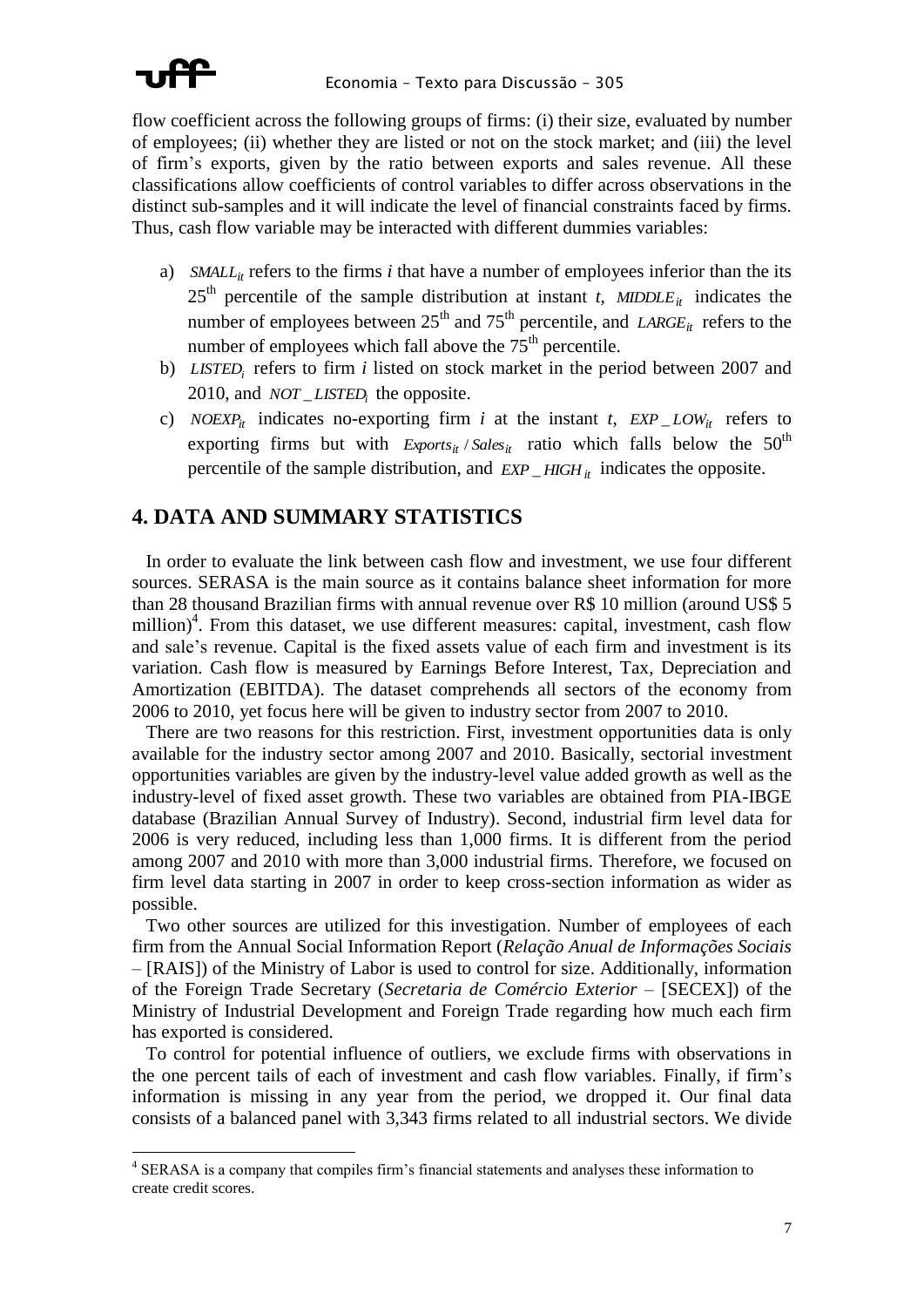our sample in three ways: listed on the Brazilian stock market (Listed); and large firms compared to Small and Medium Enterprises (SME); and their export status. As seen, the majority of firms in our sample are not listed in the stock market as well as they are SME.

| Variables               | AIJ.   | LARGE | <b>SME</b> | <b>LISTED</b> | <b>NOT</b><br>LISTED | <b>NO EXP</b> | EXP<br>LOW | EXP<br><b>HIGH</b> |
|-------------------------|--------|-------|------------|---------------|----------------------|---------------|------------|--------------------|
| Investment/Capital 0.24 |        | 0.25  | 0.24       | 0.26          | 0.24                 | 0.27          | 0.23       | 0.19               |
| Cash Flow/Capital       | 0.94   | 0.63  | 1.05       | 0.44          | 0.95                 | 0.99          | 1.05       | 0.75               |
| Employees               | 416    | 1.247 | 144        | 4.776         | 380                  | 376           | 455        | 492                |
| Export/Sales (%)        | 6%     | 8%    | 6%         | 4%            | 6%                   | 0%            | $1\%$      | 23%                |
| Number of Obs.          | 10.029 | 2.562 | 7.466      | 105           | 9.924                | 4.900         | 2,626      | 2.502              |

Table 1: Descriptives Statistics – Mean 2008-2010

As shown in Table 1, firms in our sample have around 246 employees where their exports represent only 6% of their revenues. Overall, figures represent what is expected: Firms listed on the stock market are larger in any term either by the number of employees. Regarding investment over capital, Brazilian firms in the industrial sector invest around a quarter of its capital every year. Moreover, there is no large difference between them, even when considering among the three categories defined above. What is striking is that firms not listed on the Brazilian stock market, SME and low exporters generate on average cash flow around their capital stock. On the other hand, large firms generate only 63% cash flow compared to its capital, public firms generate 44% and high exporters, 75%.

Moreover, considering these descriptive statistics, we may infer that SME firms, for instance, might be credit restricted since they have to generate much more cash flow in order to invest at the same rate as large firms. The same interpretation might be done for those not listed on the stock market. An important difference emerges in export status. Investment rate in large exporters is lower than no-exporters or those exporting below the median. However, their capacity to generate funds is lower than those other two groups. In other words, it seems that being a large exporter enables them to be less restricted. All these outcomes are rough evidences which should be corroborated by econometric scrutiny.

Finally, it is important to emphasize that SERASA database consists mainly in nolisted firms, covering a huge range of size. In this way, our study appears more suited for an investigation of credit restrictions than the ones focused on firms listed on stock markets, which are larger than the average firm in a developing country like Brazil. Furthermore, it is worth to mention that there are correct incentives for firms to provide true information to SERASA, because this information may be disclosed to the banking system and contributing to potential access to credit in more favorable conditions. The dataset is indeed representative of the Brazilian industrial sector, covering 27% of total revenues and 43% of total employment in the manufacturing sector.<sup>5</sup>

# **5. EMPIRICAL RESULTS**

Our results from specification (1) are presented in Table 2. Using data from 2008 to 2010,<sup>6</sup> three approaches are explored: pooled ordinary least square (OLS); within

 $\frac{5}{5}$  For 2010 figures.

<sup>&</sup>lt;sup>6</sup> Investment is measured by the differences between two years of fixed asset. Thus, we are able to construct investment only for 2008, 2009 and 2010.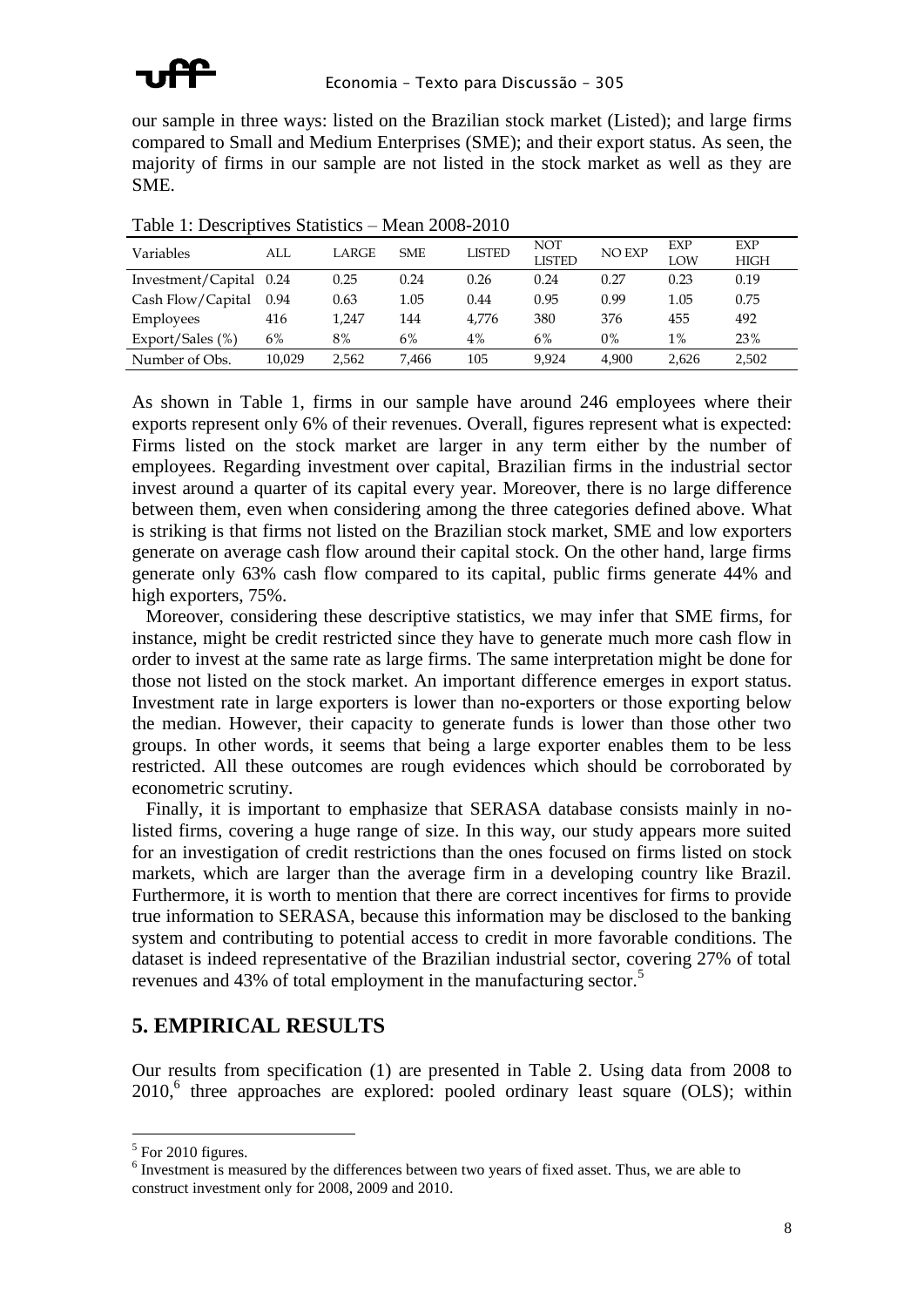

groups (WG); and SYS-GMM. In the case of GMM approach, instruments are available for 2008. As said, two variables are applied as covariates in order to capture the sectorial investment opportunities effect: the industry-level of value added growth VA growth  $_{it}$  and the industry-level of investment growth  $_{hv}$  growth  $_{it}$ . At the firm level, we impose the firm's annual sales growth variable *Sales growth*<sub>it</sub> in order to control also for investment opportunities. Time dummies and time dummies interacted with industry dummies were included in all the specification.

All estimated models have evidenced that firms are credit constraint even after controlling by industry-level variables. However, cash flow coefficients estimated by GMM have a superior impact when compared to others methods. This result may indicate that within groups estimates may still suffer from endogeneity bias.

| Dependent                            | Pooled OLS       |           | WG        |                  | SYS-GMM   |         |
|--------------------------------------|------------------|-----------|-----------|------------------|-----------|---------|
| variable: $I_{it}$ / $K_{it-1}$      | $\left(1\right)$ | (2)       | (3)       | $\left(4\right)$ | (5)       | (6)     |
| Cash Flow <sub>it</sub> / $K_{it-1}$ | $0.06***$        | $0.06***$ | $0.13***$ | $0.13***$        | $0.26***$ | $0.25*$ |
|                                      | (0.01)           | (0.01)    | (0.02)    | (0.02)           | (0.08)    | (0.14)  |
| $Sales growth_{i}$                   |                  | $0.14***$ |           | $-0.01$          |           | 0.11    |
|                                      |                  | (0.02)    |           | (0.03)           |           | (0.43)  |
| VA growth <sub>it</sub>              |                  | 0.06      |           | $-0.14*$         |           | 0.01    |
|                                      |                  | (0.08)    |           | (0.08)           |           | (0.07)  |
| <i>Inv</i> growth <sub>it</sub>      |                  | $0.03***$ |           | $-0.01$          |           | $-0.04$ |
|                                      |                  | (0.01)    |           | (0.01)           |           | (0.19)  |
| Sample Size                          | 6,686            | 6,686     | 6,686     | 6,686            | 10,029    | 10,029  |
| <i>j-statistic</i> (p-value)         |                  |           |           |                  | 0.97      | 0.57    |

Table 2: The effects of industry firm's cash-flow on investment.

Notes: robust standard errors are reported in parenthesis, j-statistic refers to Sargan test of the overidentifying restrictions.

\* indicates significance at the 10% level, \*\* 5% and \*\*\* 1%.

Instruments for estimated model by system GMM in column (5) are Cash Flow<sub>it-2</sub>/Kit-3 for first-difference equation and  $\Delta(Cash Flow_{it-1}/K_{it-2})$  for level equation. Instruments of model in column (6) are Cash Flow<sub>it-2</sub>/K<sub>it-3</sub>, Sales growth<sub>it-2</sub>, VA growth<sub>it-2</sub> and Inv growth<sub>it-2</sub> for first-difference equation and  $\Delta(Cash Flow_{ii-1}/K_{ii-2})$ ,  $\Delta(Sales growth_{ii-1})$ ,  $\Delta(VA$  growth<sub>it-1</sub>) and  $\Delta$ (Inv growth<sub>it-1</sub>) for level equation.

Time dummies and time dummies interacted with industry dummies were included in all the specification and also in the standard instruments sets of first-difference equation in the case of SYS-GMM models.

Both sales and industry investment growth are only significant for pooled OLS estimates. Controlling for firm-effect, value added growth became statistically significant at the 10% level, nonetheless, with a wrong signal. The model in column 6 reveals an estimated coefficient equal to 0.25. Evaluated at the sample mean, this indicates an elasticity of the cash flow to capital ratio correspondent to 0.98. Indeed, this is a striking result: the impact of cash flow on investment is practically equivalent to the unity. The estimated coefficients of sales growth and investment opportunities are not significant at the 10% level.

We now evaluate the impact of cash flow on investment by classifying firms according to categories that may properly proxy for the degree of credit constraint. The first category considered is the firm's size, as shown in Table 3. Due to the fact that pooled OLS and within group coefficient may suffer from endogeneity problem, all models from now on are estimated only by system GMM. Table 3 is structured as follows: first column presents results without controls; second with controls not classified by firms' size; third column shows results where only sector controls are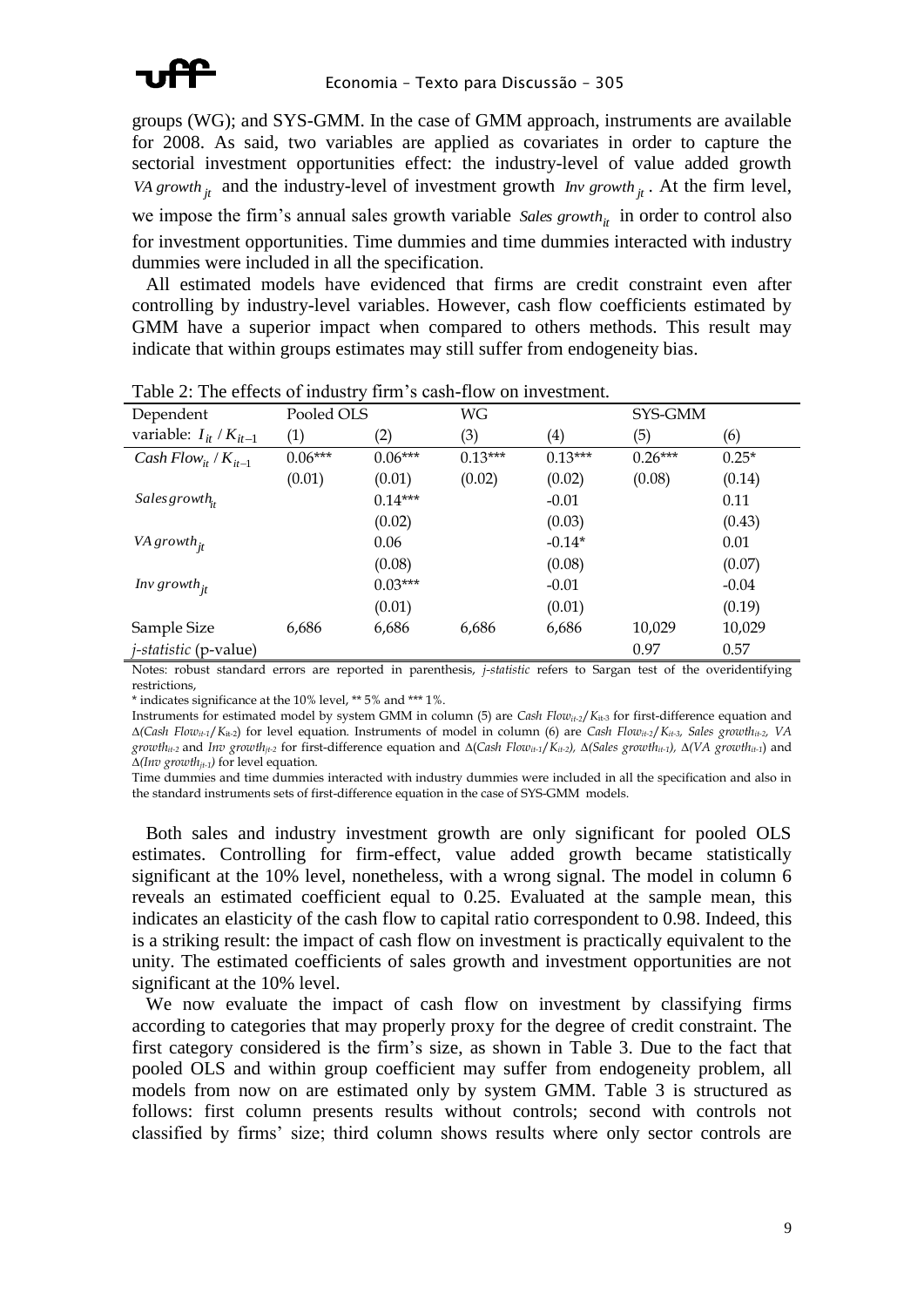

divided according to firms' size; last column presents outcomes where all controls are multiplied by firms' size.<sup>7</sup>

The first two models in columns 1 and 2 indicate that all cash flow estimated coefficients are significant at the 10% level. In addition, it is not possible to reject the hypothesis that cash flow coefficients are equal across groups, according to the p-value of  $\chi^2$  test at the bottom of Table 3.

When covariates are also classified by size groups, as observed in columns 3 e 4, the coefficients of cash flow for large firms become non-significant as a result of a significant and positive influence of sales growth variable. One should note that the middle firm's investment is still sensitive to cash flow even with the fact that the sales growth coefficient is positive and significant. The elasticity associated to cash flow of middle companies, evaluated at the mean, reaches 0.37. Considering the small group, the cash flow impact on investment is reduced when investment opportunities variables are considered, such that, the model's elasticity in column 4, evaluated at the sample mean, is 0.60. This reduction may be explained by the presence of positive and significant impact of industry value of added growth.

In all models, Sargan test reveals that instruments are valid. Given that in column 3 and 4 the cash flow coefficient for large groups individually is not significant at conventional levels, the tests that assess whether estimated coefficients are equal across groups associated to these models also include an additional null hypothesis, i.e.,  $H_0: \hat{\delta}^{LARGE} = 0$ . As a result, the test reveals that estimated coefficient for large firms differs from the others groups. Otherwise, there is evidence that the impact of cash flow on investment is identical for small and middle firms.

When all variables are classified by size groups, we observed that the investment opportunities variables have important information about firm's investment. This outcome is essential given that the lack of control of the sales growth effect, for example, have misinterpreted the conclusion about the credit constraint validation for the group of large firms.

1

 $<sup>7</sup>$  All tables from now on follow this structure.</sup>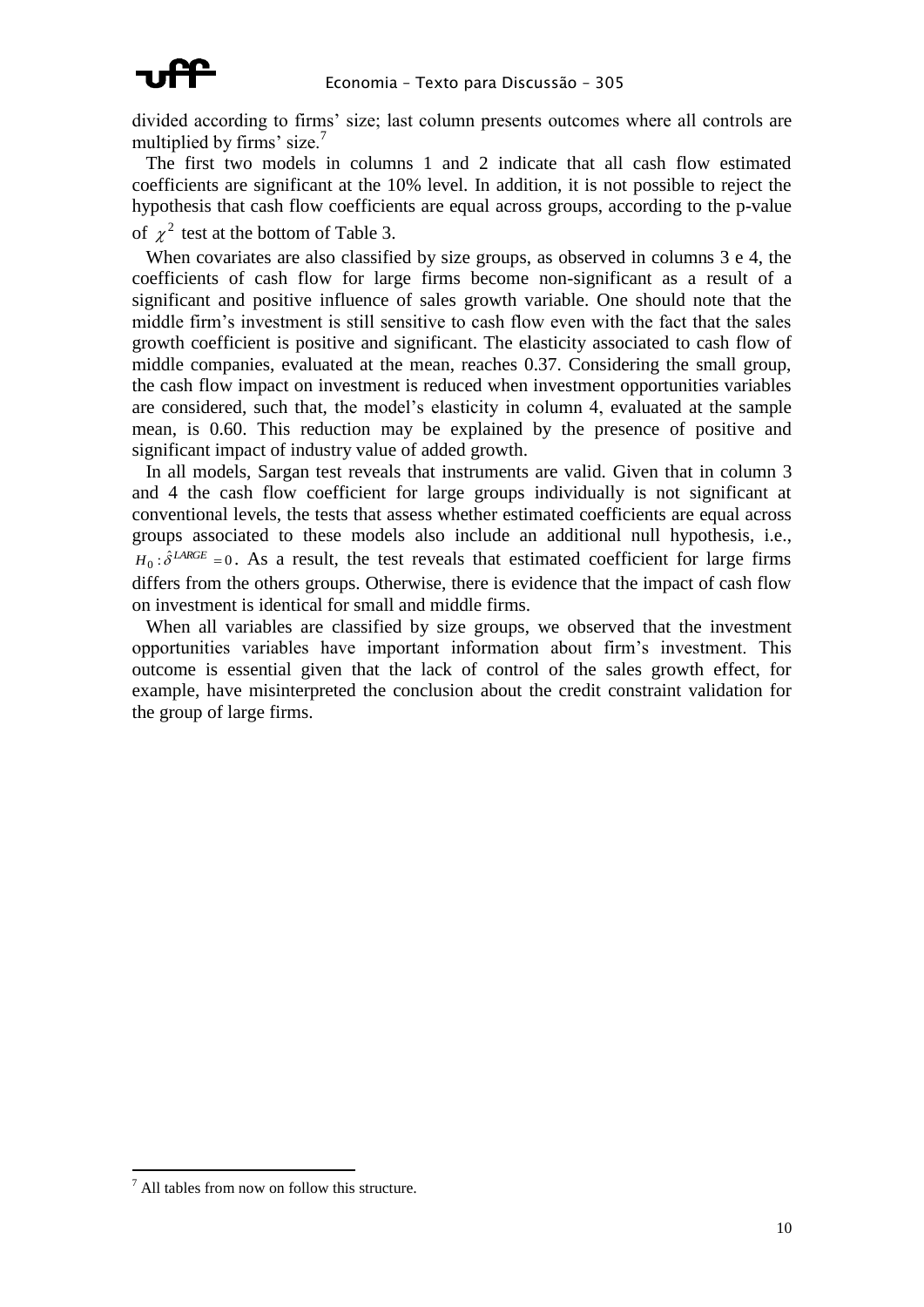

|              | Table 3: The effects of firm's cash-flow on investment classified by small, middle and |
|--------------|----------------------------------------------------------------------------------------|
| large firms. |                                                                                        |
|              | SVS_CMM Models                                                                         |

| Dependent Variable: $I_{it}$ / $K_{it-1}$                  | אוואוס-GIVIINI MOUEIS |          |           |          |  |
|------------------------------------------------------------|-----------------------|----------|-----------|----------|--|
|                                                            | (1)                   | (2)      | (3)       | (4)      |  |
| $[CashFlow_{it}/K_{it-1}]\times SMALL_{it}$                | $0.30***$             | $0.22**$ | $0.15***$ | $0.11**$ |  |
|                                                            | (0.10)                | (0.11)   | (0.05)    | (0.04)   |  |
| $[CashFlow_{it} / K_{it-1}] \times MIDDLE_{it}$            | $0.14**$              | $0.11**$ | $0.12**$  | $0.10**$ |  |
|                                                            | (0.05)                | (0.05)   | (0.05)    | (0.04)   |  |
| $[CashFlow_{it} / K_{it-1}] \times LARGE_{it}$             | $0.36***$             | $0.31**$ | 0.12      | 0.12     |  |
|                                                            | (0.12)                | (0.14)   | (0.09)    | (0.11)   |  |
| Sales growth <sub>it</sub>                                 |                       | 0.34     | $0.32*$   |          |  |
|                                                            |                       | (0.23)   | (0.18)    |          |  |
| [Sales growth <sub>it</sub> ] $\times$ SMALL <sub>it</sub> |                       |          |           | 0.21     |  |
|                                                            |                       |          |           | (0.34)   |  |
| [Sales growth <sub>it</sub> ] × MIDDLE <sub>it</sub>       |                       |          |           | $0.64**$ |  |
|                                                            |                       |          |           | (0.29)   |  |
| [Sales growth <sub>it</sub> ] $\times LARGE_{it}$          |                       |          |           | $0.89*$  |  |
|                                                            |                       |          |           | (0.54)   |  |
| VA growth <sub>it</sub>                                    |                       | $-0.003$ |           |          |  |
|                                                            |                       | (0.14)   |           |          |  |
| [VA growth <sub>it</sub> ] $\times$ SMALL <sub>it</sub>    |                       |          | $0.34*$   | $0.52*$  |  |
|                                                            |                       |          | (0.20)    | (0.27)   |  |
| [VA growth <sub>it</sub> ] $\times MIDDLE_{it}$            |                       |          | 0.15      | 0.05     |  |
|                                                            |                       |          | (0.18)    | (0.23)   |  |
| [VA growth <sub>jt</sub> ] $\times LARGE_{it}$             |                       |          | 0.07      | $-0.26$  |  |
|                                                            |                       |          | (0.28)    | (0.30)   |  |
| $Inv$ growth <sub>it</sub>                                 |                       | 0.04     |           |          |  |
|                                                            |                       | (0.03)   |           |          |  |
| $[Inv\ growth_{jt}] \times SMALL_{it}$                     |                       |          | $-0.03$   | 0.03     |  |
|                                                            |                       |          | (0.09)    | (0.08)   |  |
| [ $Inv\ growth_{it}$ ]×MIDDL $E_{it}$                      |                       |          | $0.18**$  | 0.14     |  |
|                                                            |                       |          | (0.09)    | (0.09)   |  |
| [ $Inv\ growth_{it}$ ]×LARGE $_{it}$                       |                       |          | 0.15      | 0.16     |  |
|                                                            |                       |          | (0.15)    | (0.17)   |  |
| $H_0^1$ : $\hat{\delta}^{SMALL} = \hat{\delta}^{MIDDLE}$   | 0.26                  | 0.37     | 0.33      | 0.48     |  |
| $H_0^2$ : $\hat{\delta}^{MIDDLE} = \hat{\delta}^{LARGE}$   | 0.13                  | 0.17     | 0.04      | 0.004    |  |
| $H_0^3$ : $\hat{\delta}^{SMALL} = \hat{\delta}^{LARGE}$    | 0.71                  | 0.54     | 0.006     | 0.03     |  |
| Sample Size                                                | 10,029                | 10,029   | 10,029    | 10,029   |  |
| j-statistic (p-value)                                      | 0.26                  | 0.37     | 0.63      | 0.36     |  |

Notes: robust standard errors are reported in parenthesis, j-statistic refers to Sargan test of the overidentifying restrictions,

\* indicates significance at the 10% level, \*\* 5% and \*\*\* 1%. For the models in the column (3) e (4), the tests that assess whether estimated coefficients are equal across groups also include a second restriction regarding the cash flow for the large group as null.

The instruments for estimated model by system GMM in column (1) are [Cash Flow<sub>it-2</sub>/K<sub>it-3</sub>]×(Size Dummies<sub>it-2</sub>) for firstdifference equation and  $[\Delta(Cash Flow_{it-1}/K_{it-2})] \times (Size Dummies_{it-1})$  for level equation.

Instruments of model in column (2) are  $\lceil \text{Cash Flow}_{it-2} / K_{it-3} \rceil \times (Size \text{ Dummies}_{it-2}), \text{ Sales growth}_{it-2} \text{ VA growth}_{it-2}$  and Inv growth<sub>it-2</sub> for the first-difference equation and  $[\Delta(Cash Flow_{it-1}/K_{it-2})] \times (Size Dummies_{it-1})$ ,  $\Delta(Sales growth_{it-1})$ ,  $\Delta(VA growth_{it-1})$ and  $\Delta$ (Inv growth<sub>it-1</sub>) for the level equation.

The model of column (3) includes as instruments [Cash Flow<sub>it2</sub>/K<sub>it3</sub>]×(Size Dummies<sub>it2</sub>), Sales growth<sub>it-2</sub>, [VA growth<sub>it</sub>.  $_2\times$ (Size Dummies<sub>it-2</sub>) and [Inv growth<sub>it-2</sub>]  $\times$ (Size Dummies<sub>it-2</sub>) for the first-difference equation and [ $\Delta$ (Cash Flow<sub>it-1</sub>/K<sub>it-2</sub>)]  $\times$ (Size Dummies<sub>it-1</sub>),  $\Delta(Sales\ growth_{it-1})$ ,  $[\Delta(VA\ growth_{it-1})] \times (Size\ Dummies_{it-1})$  and  $[\Delta(Inv\ growth_{jt-1})] \times (Size\ Dummies_{it-1})$  for the level equation. The model in column (4) includes the instruments of model in column (3). However, [Sales growth<sub>it-2</sub>]×(Size Dummies<sub>it2</sub>) instruments takes the place of Sales growth<sub>it2</sub> for first-difference equation and [ $\Delta$ (Sales growth<sub>it1</sub>]]×(Size Dummies<sub>it-1</sub>) instruments takes the place of  $\Delta(Sales growth_{it-1})$ .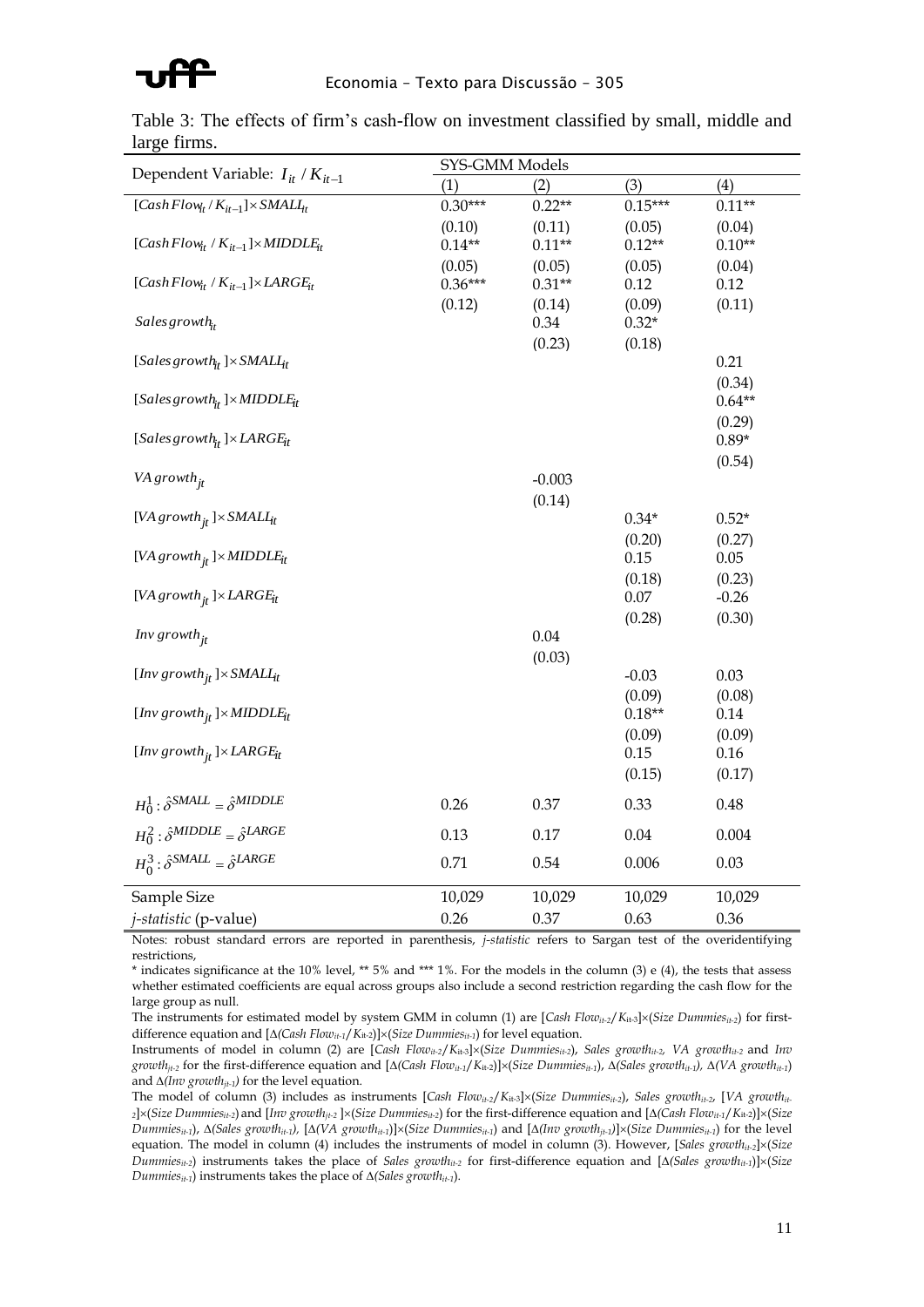

Time dummies and time dummies interacted with industry dummies have been included in all the specification and also in the standard instruments sets of first-difference equation.

The participation in the Brazilian stock market is the second way to evaluate the degree of firm's credit constraint.<sup>8</sup> Table 4 presents regression outcomes splitting the sample into firms listed on the stock market or not.

Table 4: The effects of firm's cash-flow on investment classified by listed or not in the stock market.

| SYS-GMM   |                         |                                                      |                                                                                                         |  |  |  |
|-----------|-------------------------|------------------------------------------------------|---------------------------------------------------------------------------------------------------------|--|--|--|
| (1)       | (2)                     | (3)                                                  | (4)                                                                                                     |  |  |  |
| $-0.18$   | $-0.14$                 | 0.09                                                 | 0.08                                                                                                    |  |  |  |
| (0.36)    | (0.32)                  | (0.17)                                               | (0.16)                                                                                                  |  |  |  |
| $0.27***$ | $0.26*$                 | $0.24*$                                              | $0.23*$                                                                                                 |  |  |  |
| (0.08)    | (0.14)                  | (0.13)                                               | (0.13)                                                                                                  |  |  |  |
|           | 0.09                    | 0.12                                                 |                                                                                                         |  |  |  |
|           | (0.44)                  | (0.39)                                               |                                                                                                         |  |  |  |
|           |                         |                                                      | 0.002                                                                                                   |  |  |  |
|           |                         |                                                      | (0.32)                                                                                                  |  |  |  |
|           |                         |                                                      | 0.16                                                                                                    |  |  |  |
|           |                         |                                                      | (0.39)                                                                                                  |  |  |  |
|           |                         |                                                      |                                                                                                         |  |  |  |
|           | (0.18)                  |                                                      |                                                                                                         |  |  |  |
|           |                         |                                                      | $-0.44$                                                                                                 |  |  |  |
|           |                         |                                                      | (0.41)                                                                                                  |  |  |  |
|           |                         |                                                      | 0.002                                                                                                   |  |  |  |
|           |                         |                                                      | (0.17)                                                                                                  |  |  |  |
|           |                         |                                                      |                                                                                                         |  |  |  |
|           |                         |                                                      |                                                                                                         |  |  |  |
|           |                         |                                                      | $-0.06$                                                                                                 |  |  |  |
|           |                         |                                                      | (0.33)                                                                                                  |  |  |  |
|           |                         |                                                      | 0.02                                                                                                    |  |  |  |
|           |                         |                                                      | (0.06)                                                                                                  |  |  |  |
|           |                         |                                                      |                                                                                                         |  |  |  |
|           |                         |                                                      | 0.18                                                                                                    |  |  |  |
|           |                         |                                                      | 10.029                                                                                                  |  |  |  |
|           |                         |                                                      | 0.79                                                                                                    |  |  |  |
|           | 0.002<br>10.029<br>0.38 | $-0.03$<br>0.004<br>(0.07)<br>0.18<br>10.029<br>0.44 | $-0.55$<br>(0.41)<br>$-0.01$<br>(0.18)<br>$-0.12$<br>(0.32)<br>0.02<br>(0.07)<br>0.16<br>10.029<br>0.70 |  |  |  |

Notes: robust standard errors are reported in parenthesis, *j-statistic* refers to Sargan test of the overidentifying restrictions,

\* indicates significance at the 10% level, \*\* 5% and \*\*\* 1%.

<u>.</u>

The instruments for estimated model by system GMM in column (1) are [*Cash Flowit-2*/*K*it-3](*Listed Firms Dummiesit-2*) for first-difference equation and [*∆(Cash Flowit-1*/*K*it-2)](*Listed Firms Dummiesit-1*) for level equation.

Instruments of model in column (2) are [*Cash Flowit-2*/*K*it-3](*Listed Firms Dummiesit-2*), *Sales growthit-2, VA growthit-2* and *Inv growthjt-2* for the first-difference equation and [*∆(Cash Flowit-1*/*K*it-2)](*Listed Firms Dummiesit-1*), *∆(Sales growthit-1), ∆(VA growthit-1*) and *∆(Inv growthjt-1)* for the level equation. The model of column (3) includes as instruments [*Cash Flowit-2*/*K*it-<sup>3</sup>](*Listed Firms Dummiesit-2*), *Sales growthit-2*, [*VA growthit-2*](*Listed Firms Dummiesit-2*) and [*Inv growthjt-2* ](*Listed Firms Dummies*<sub>*it-2*</sub>) for the first-difference equation and  $[\Delta(Cash Flow_{it-1}/K_{it-2})] \times (Listed Firms Dummies_{it-1}), \Delta(Sales growth_{it-1}),$ [*∆(VA growthit-1*)](*Listed Firms Dummiesit-1*) and [*∆(Inv growthjt-1)*](*Listed Firms Dummiesit-1*) for the level equation. The model in column (4) includes the instruments of model in column (3). However, [*Sales growth<sub>it-2</sub>*] $\times$ (*Listed Firms Dummies<sub>it-</sub> <sup>2</sup>*) instruments takes the place of *Sales growthit-2* for first-difference equation and [*∆(Sales growthit-1*)](*Listed Firms Dummiesit-1*) instruments takes the place of *∆(Sales growthit-1*).

Time dummies and time dummies interacted with industry dummies have been included in all the specification and also in the standard instruments sets of first-difference equation.

<sup>8</sup> Brazilian stock exchange market is named *Bolsa de Valores, Mercadorias & Futuros de São Paulo* (BMF&BOVESPA).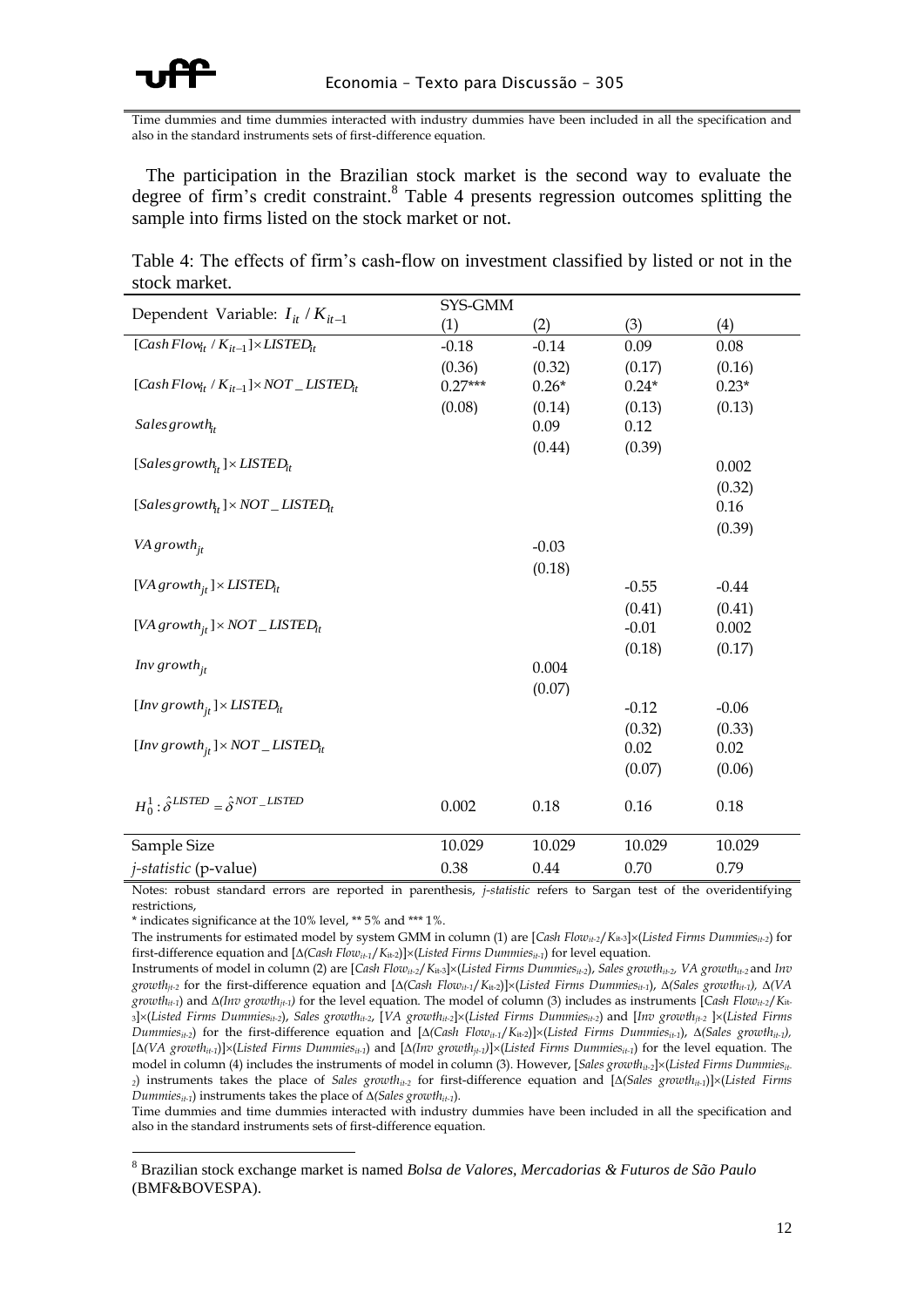

In all models, it is not possible to verify a positive and significant impact of cash flow on investment for public companies. As discussed previously, 35 manufacturing firms available in SERASA database are listed on the stock market, yielding 105 observations from 2008 to 2010. Even after controlling for sales growth and investment opportunities, only no-listed companies reveal that credit is restrict. In this case, the elasticity, evaluated in the sample mean, is similar to GMM coefficients results of Table 2, given that the vast majority of firms compounding the database are not listed on the stock market.

Furthermore, when assessing whether estimated coefficients are equal across both groups, with the exception of model in column 1, the null hypothesis is not rejected at conventional level for three models, despite their isolated significance.

Finally, the last way to evaluate the degree of credit constraint is classifying firms by their export to sales ratio, as presented in Table 5. As discussed before, export revenue may be seen as potential collateral, in this way facilitating access to international financial markets and alleviating credit constraints.

According to Table 5, with the exception of the first model, when firms have a large ratio of export over sales, the impact of cash flow on investment is statistically null as a consequence of the significant effect of the control variables, specially, sales growth and industry-level of investment growth. On the other hand, financial constraint condition remains valid for both no-exporters and low-export firms.

The model in column 4 has an elasticity of cash flow on investment for non-exporters, evaluated at the sample mean, equal to 0.52, whereas elasticity for lower exporters is smaller (exactly 0.35). However, taking into account that the cash flow impact is null for the high-export group, the null hypothesis of the test that assumes that coefficients are equal across these groups is not rejected at the 10% level. In fact, only in the case of large exporters, it is possible to reject the null hypothesis.

Comparing these outcomes with that related to the models in Table 3, we can found some similarities. Firstly, the proxy variables for investment opportunities are important to explain firm's investment. Furthermore, they alter the magnitude of cash flow coefficient associated to the groups with high level of credit constraint. The most important evidence is that without the presence of covariates, the cash flow is always significant even for the group with the lowest degree of credit constraint.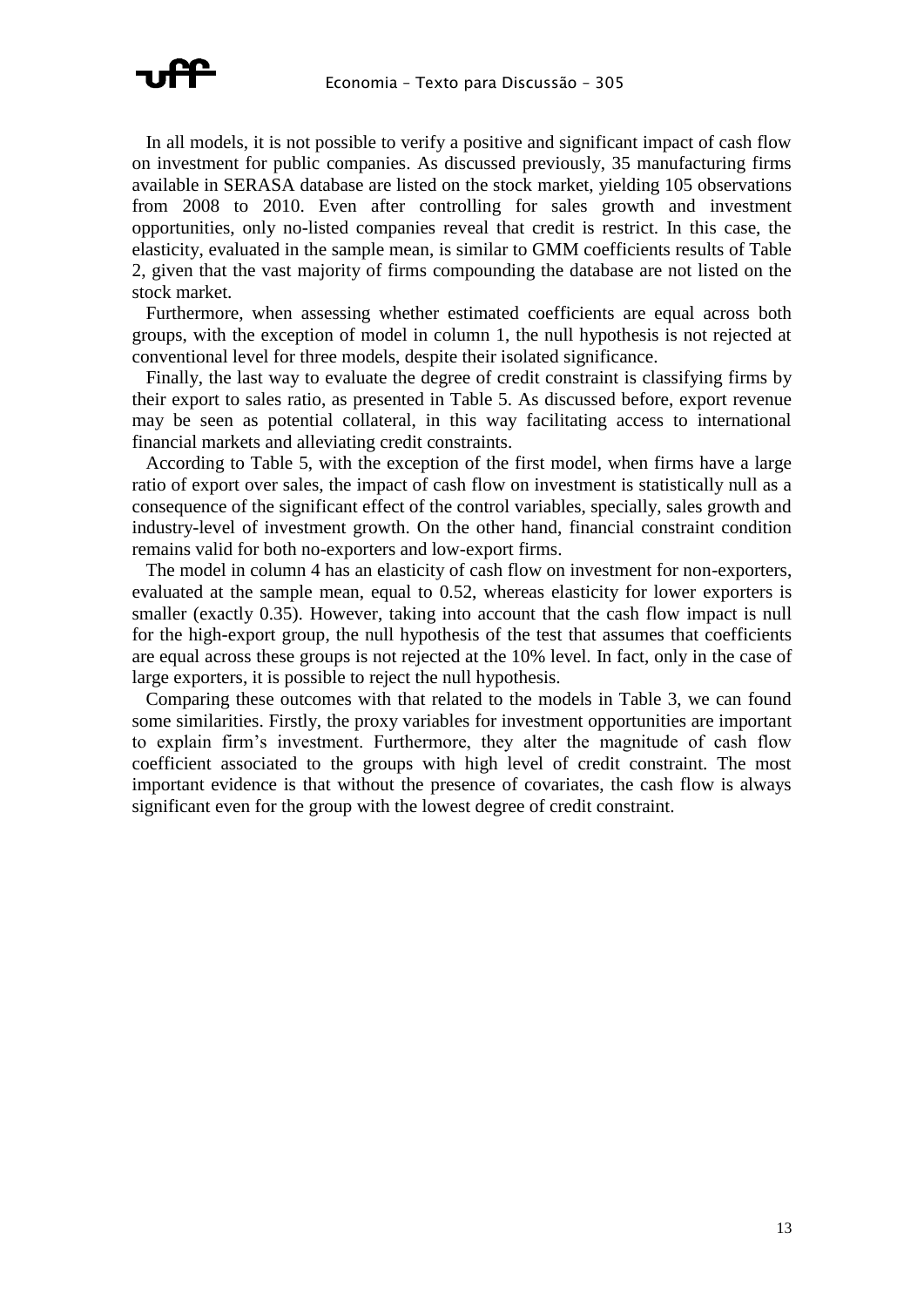

|                       |  |  |  |  |  | Table 5: The effects of firm's cash-flow on investment classified by international |
|-----------------------|--|--|--|--|--|------------------------------------------------------------------------------------|
| market participation. |  |  |  |  |  |                                                                                    |

| Dependent Variable: $I_{it} / K_{it-1}$                        | SYS-GMM   |           |          |           |  |  |  |
|----------------------------------------------------------------|-----------|-----------|----------|-----------|--|--|--|
|                                                                | (1)       | (2)       | (3)      | (4)       |  |  |  |
| $[CashFlow_{it} / K_{it-1}] \times NO\_EXP_{it}$               | $0.22***$ | $0.13***$ | $0.15**$ | $0.14***$ |  |  |  |
|                                                                | (0.06)    | (0.06)    | (0.05)   | (0.05)    |  |  |  |
| $[CashFlow_{it} / K_{it-1}] \times EXP\_LOW_{it}$              | $0.12**$  | $0.07*$   | $0.07*$  | $0.08**$  |  |  |  |
|                                                                | (0.05)    | (0.04)    | (0.04)   | (0.04)    |  |  |  |
| $[CashFlow_{it} / K_{it-1}] \times EXP\_HIGH_{it}$             | $0.21*$   | 0.16      | 0.14     | 0.14      |  |  |  |
|                                                                | (0.12)    | (0.11)    | (0.10)   | (0.09)    |  |  |  |
| Sales growth                                                   |           | $0.48**$  | $0.50**$ |           |  |  |  |
|                                                                |           | 0.19      | (0.18)   |           |  |  |  |
| [Sales growth <sub>t</sub> ] $\times NO$ _ $EXP_{it}$          |           |           | 0.02     | $0.43*$   |  |  |  |
|                                                                |           |           | (0.19)   | (0.25)    |  |  |  |
| [Sales growth <sub>t</sub> ] $\times EXP\_LOW_{it}$            |           |           | 0.56     | 0.41      |  |  |  |
|                                                                |           |           | (0.39)   | (0.37)    |  |  |  |
| [Sales growth <sub>t</sub> ] $\times EXP\_LARGE_{it}$          |           |           | $-0.32$  | $0.60*$   |  |  |  |
|                                                                |           |           | (0.30)   | (0.36)    |  |  |  |
| VA growth <sub>it</sub>                                        |           | 0.10      |          |           |  |  |  |
|                                                                |           | (0.13)    |          |           |  |  |  |
| [VA growth <sub>it</sub> ] $\times NO$ _ $EXP_{it}$            |           |           | 0.02     | 0.14      |  |  |  |
|                                                                |           |           | (0.19)   | (0.21)    |  |  |  |
| [VA growth <sub>it</sub> ] $\times EXP\_LOW_{it}$              |           |           | 0.56     | 0.54      |  |  |  |
|                                                                |           |           | (0.39)   | (0.42)    |  |  |  |
| [VA growth <sub>it</sub> ] $\times EXP$ HIGH <sub>it</sub>     |           |           | $-0.32$  | $-0.44$   |  |  |  |
|                                                                |           |           | (0.30)   | (0.36)    |  |  |  |
| $Inv$ growth <sub>it</sub>                                     |           | $0.07**$  |          |           |  |  |  |
|                                                                |           | (0.03)    |          |           |  |  |  |
| $[Inv\ growth_{it}] \times NO\_EXP_{it}$                       |           |           | $0.11*$  | 0.10      |  |  |  |
|                                                                |           |           | (0.06)   | (0.06)    |  |  |  |
| $[Inv\ growth_{it}] \times EXP\_LOW_{it}$                      |           |           | $-0.30$  | $-0.23$   |  |  |  |
|                                                                |           |           | (0.21)   | (0.18)    |  |  |  |
| $[Inv\ growth_{it}] \times EXP\_HIGH_{it}$                     |           |           | $0.37*$  | $0.39*$   |  |  |  |
|                                                                |           |           | (0.20)   | (0.20)    |  |  |  |
| $H_0^1$ : $\hat{\delta}^{NO-EXP} = \hat{\delta}^{EXP-LOW}$     | 0.29      | 0.32      | 0.22     | 0.24      |  |  |  |
| $H_0^2$ : $\hat{\delta}^{EXP\_LOW} = \hat{\delta}^{EXP\_HIGH}$ | 0.53      | 0.09      | 0.10     | 0.06      |  |  |  |
| $H_0^3$ : $\hat{\delta}^{NO-EXP} = \hat{\delta}^{EXP-HIGH}$    | 0.94      | 0.06      | 0.01     | 0.01      |  |  |  |
| Sample Size                                                    | 10.029    | 10.029    | 10.029   | 10.029    |  |  |  |
| <i>j-statistic</i> (p-value)                                   | 0.03      | 0.36      | 0.80     | 0.35      |  |  |  |

Notes: robust standard errors are reported in parenthesis, *j-statistic* refers to Sargan test of the overidentifying restrictions.

\* indicates significance at the 10% level, \*\* 5% and \*\*\* 1%. For the models in the columns (2) to (4), the tests that assess whether estimated coefficients are equal across groups also include a second restriction regarding the cash flow null for high-export group.

The instruments for estimated model by system GMM in column (1) are  $[Cash Flow_{it-2}/K_{it-3}] \times (Export Dummies_{it-2})$  for firstdifference equation and  $[\Delta(Cash Flow_{it-1}/K_{it-2})] \times (Export~Dummies_{it-1})$  for level equation.

Instruments of model in column (2) are  $[Cash Flow_{it-2}/K_{it-3}] \times (Explor+Dummies_{it-2})$ , Sales growth<sub>it-2</sub>, VA growth<sub>it-2</sub> and Inv growth<sub>jt-2</sub> for the first-difference equation and [ $\Delta$ (Cash Flow<sub>it-1</sub>/K<sub>it-2</sub>)]×(Export Dummies<sub>it-1</sub>),  $\Delta$ (Sales growth<sub>it-1</sub>),  $\Delta$ (VA growth<sub>it-1</sub>  $_1$ ) and  $\Delta(Inv\ growth_{i+1})$  for the level equation. The model of column (3) includes as instruments [Cash Flow<sub>it2</sub>/K<sub>it</sub>  $s$ ]×(Export Dummies<sub>it-2</sub>), Sales growth<sub>it-2</sub>, [VA growth<sub>it-2</sub>]×(Export Dummies<sub>it-2</sub>) and [Inv growth<sub>it-2</sub>]×(Export Dummies<sub>it-2</sub>) for the first-difference equation and  $[\Delta(Cash \ Flow_{it-1}/K_{it-2})] \times (Export \ Dummies_{it-1})$ ,  $\Delta(Sales \ growth_{it-1})$ ,  $[\Delta(VA \ growth_{it-1})] \times (Export \ h_{it-1})$ Dummies<sub>it-1</sub>) and  $[\Delta(Inv\ growth_{it-1})] \times (Export\ Dummies_{it-1})$  for the level equation. The model in column (4) includes the instruments of model in column (3). However, [Sales growth<sub>it2</sub>]×(*Export Dummies<sub>it2</sub>*) instruments takes the place of Sales growth<sub>it-2</sub> for first-difference equation and  $[\Delta(Sales growth_{it-1})] \times (Expert~Dummies_{it-1})$  instruments takes the place of  $\Delta(Sales)$  $growth_{it-1}$ ). Time dummies and time dummies interacted with industry dummies have been included in all the specification and also in the standard instruments sets of first-difference equation.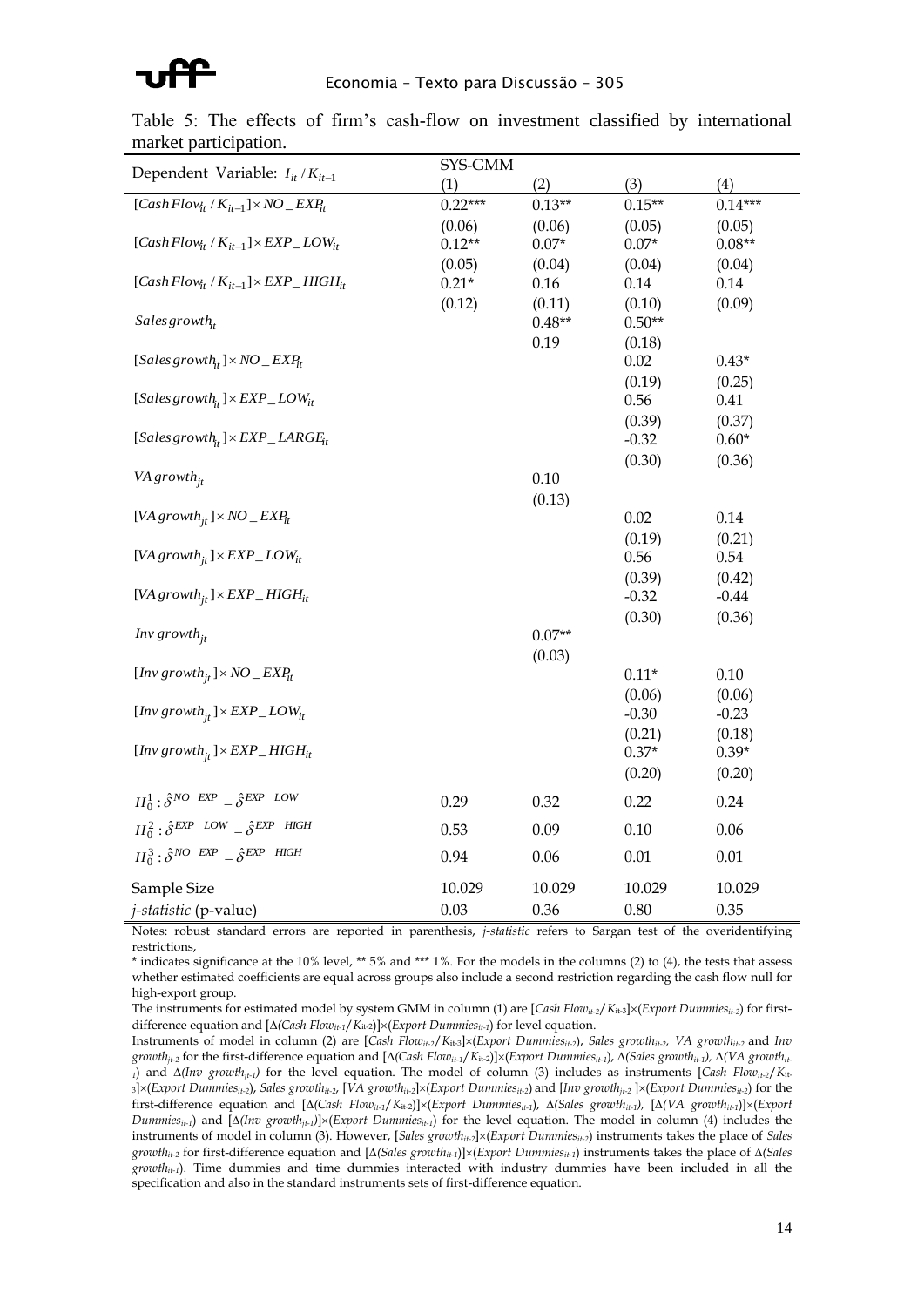

### **6 – ROBUSTNESS CHECKS**

In our previous analysis, it is possible that listed firms on stock markets and their export shares on sales are really not size independent. Instead, larger firms tend to be overrepresented in these two groups, such that, the credit constraint degree measured by these two classifications is again an evaluation between large and non-large firms. To prevent this kind of effect, these groups (firms listed or not on the stock market and export's share) are interacted to groups of size. Tables 6 and 7 report these results.

Table 6 presents the estimated models considering four different firm's groups created by the interaction between dummies of firms listed or not on stock market and size. As both small and middle size firms have evidenced that cash flow coefficient is statistically equal across groups (see Table 3 outcomes), we re-classify them into large and no-large firms. The latter includes small and middle enterprises (SME). The main reason for this procedure is to create different financial constraints groups with sufficient number of observation. This is an important procedure given that there is only one small firm listed on the stock market while middle size companies sum eleven.

 According to columns 1 to 3 of Table 6, the estimated models continue to evidence that credit is constrained for closed firms. Considering the model in column 4, only the group of unlisted and no-large firms have evidenced that credit is constrained as a consequence of the significant and positive impact of the sales firm's growth variable. Hence, Brazilian firms listed on the stock market are not credit constraint and this condition is valid even for non-large firms. Associated to this result, with exception of the model in column 2, the test that evaluate whether cash flow impact on investment are equal across no-large firms reveals that the null hypothesis is rejected.

In general, size classification does not influence the general results about the relationship between cash flow and firms listed on the stock market. Regardless size interaction, the investments of companies listed on BMF&BOVESPA is not sensitive to cash flow. In this sense, there is evidence that this classification is not capturing size effect. It seems a good proxy for the degree of firm's external financial constraint related to a type of domestic accessibility to credit resources. A possible explanation for this is related to the prerequisites to become a public company. Public companies must have independently audited balance sheets, protect minority shareholders, among other corporate governance issues. These restrictions provide a positive signaling to capital markets and might, therefore, help to alleviate credit constraints.

Furthermore, it is important to point out that, in the model in column 4 the elasticity for closed and non-large companies, evaluated at sample mean, is 0.66, i.e., the impact of 1.0% in cash flow implies an increase of 0.66% in investment, similar to the elasticity of small firms groups in regressions of Table 2. Moreover, the coefficient of value added growth for no-large and closed companies is positive and significant. Nevertheless, opportunity investment information does not affect the significance of cash flow on firm's investment.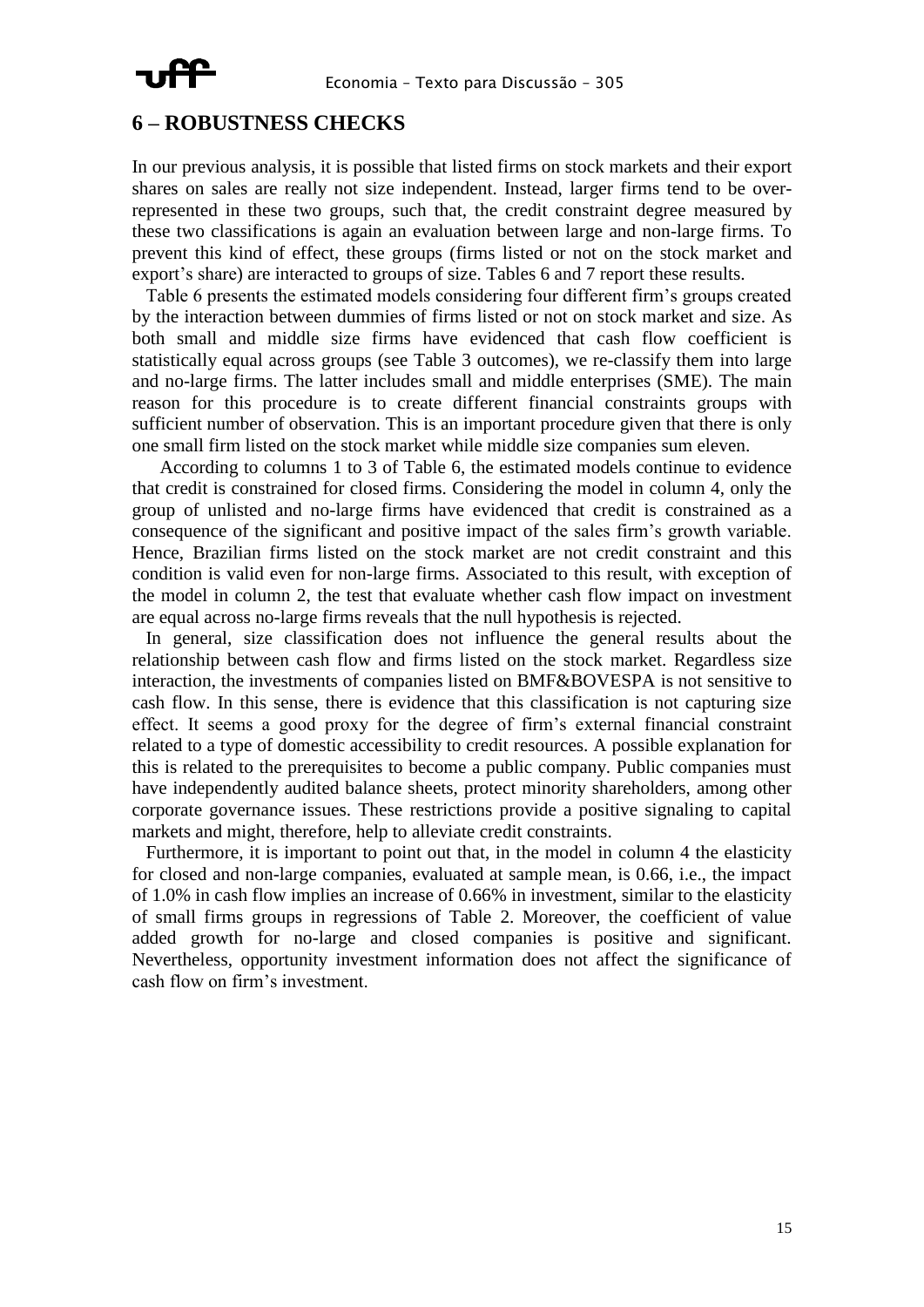| Dependent Variable: $I_{it}$ / $K_{it-1}$                                                  | SYS-GMM<br>(1)     | (2)                      | (3)                 | (4)                 |
|--------------------------------------------------------------------------------------------|--------------------|--------------------------|---------------------|---------------------|
| $[CashFlow_{it} / K_{it-1}] \times LISTED_{it} \times NO\_LARGE_{it}$                      | $-0.06$            | $-0.12$                  | 0.18                | 0.11                |
|                                                                                            | (0.30)             | (0.29)                   | (0.26)              | (0.36)              |
| $[CashFlow_{it} / K_{it-1}] \times LISTED_{it} \times LARGE_{it}$                          | $-0.27$            | $-0.25$                  | 0.16                | 0.16                |
|                                                                                            | (0.57)             | (0.47)                   | (0.11)              | (0.13)              |
| $[CashFlow_{it} / K_{it-1}] \times NOT \_ LISTED_{it} \times NO \_ LARGE_{it}$             | $0.24***$          | $0.17*$                  | $0.16***$           | $0.15**$            |
| $[CashFlow_{it} / K_{it-1}] \times NOT \_ LISTED_{it} \times LARGE_{it}$                   | (0.08)<br>$0.31**$ | (0.10)<br>$0.29**$       | (0.06)<br>$0.18*$   | (0.06)<br>0.10      |
| Sales growth,                                                                              | (0.14)             | (0.14)<br>0.30<br>(0.29) | (0.10)<br>0.31      | (0.12)              |
| [Sales growth <sub>t1</sub> ] × LISTED <sub>it</sub> × NO _ LARGE <sub>it</sub>            |                    |                          | (0.22)              | 0.98                |
| [Sales growth <sub>t1</sub> ] × LISTED <sub>it</sub> × LARGE <sub>it</sub>                 |                    |                          |                     | (1.01)<br>$-0.11$   |
| [Sales growth <sub>t</sub> ] × NOT _ LISTED <sub>it</sub> × NO _ LARGE <sub>it</sub>       |                    |                          |                     | (0.58)<br>0.13      |
| [Sales growth <sub>t</sub> ] $\times NOT\_LISTED_{it} \times LARGE_{it}$                   |                    |                          |                     | (0.27)<br>$1.36***$ |
| VA growth <sub>it</sub>                                                                    |                    | 0.04                     |                     | (0.64)              |
| [VA growth <sub>it</sub> ] $\times$ LISTED <sub>it</sub> $\times NO$ _ LARGE <sub>it</sub> |                    | (0.15)                   | 0.79                | 1.03                |
| $[VA\, growth_{it}] \times LISTED_{it} \times LARGE_{it}$                                  |                    |                          | (0.51)<br>$-0.93**$ | (0.76)<br>$-0.64$   |
| [VA growth <sub>it</sub> ]×NOT_LISTED <sub>it</sub> ×NO_LARGE <sub>it</sub>                |                    |                          | (0.42)<br>0.11      | (0.59)<br>$0.34*$   |
| [VA growth <sub>it</sub> ]×NOT_LISTED <sub>it</sub> ×LARGE <sub>it</sub>                   |                    |                          | (0.15)<br>0.08      | (0.20)<br>-0.37     |
|                                                                                            |                    |                          | (0.29)              | (0.34)              |
| <i>Inv</i> growth $\mu$                                                                    |                    | 0.04                     |                     |                     |
|                                                                                            |                    | (0.05)                   |                     |                     |
| [ $Inv\ growth_{it}$ ]×LISTED $_{it}$ ×NO_LARGE $_{it}$                                    |                    |                          | $-0.46$<br>(0.40)   | $-0.89$<br>(1.03)   |
| [ $Inv\ growth_{it}$ ] × $LISTED_{it}$ × $LARGE_{it}$                                      |                    |                          | $-0.04$             | 0.14                |
|                                                                                            |                    |                          | (0.31)              | (0.35)              |
| [ $Inv\ growth_{it}$ ]×NOT_LISTED <sub>it</sub> ×NO_LARGE <sub>it</sub>                    |                    |                          | 0.06                | 0.09                |
|                                                                                            |                    |                          | (0.05)              | (0.06)              |
| $[Inv\ growth_{it}] \times NOT\_LISTED_{it} \times LARGE_{it}$                             |                    |                          | 0.09                | 0.05                |
|                                                                                            |                    |                          | (0.17)              | (0.20)              |
| $H_0^1$ : $\hat{\delta}^{LISTED} = \hat{\delta}^{NOT}$ – LISTED for no large firms         | 0.03               | 0.37                     | 0.01                | 0.05                |
| $H_0^2$ : $\hat{\delta}^{LISTED} = \hat{\delta}^{NOT}$ -LISTED for large firms             | 0.12               | 0.13                     | 0.15                | 0.55                |
| Sample Size                                                                                | 10.029             | 10.029                   | 10.029              | 10.029              |
| <i>i-statistic</i> (p-value)                                                               | 0.33               | 0.48                     | 0.66                | 0.51                |

Table 6: Effects of firm's cash-flow on investment classified by access to stock market and firm's size.

Notes: robust standard errors are reported in parenthesis, *j-statistic* refers to Sargan test of the overidentifying restrictions. \* indicates significance at the 10% level, \*\* 5% and \*\*\* 1%. For all models, the test that assess whether estimated coefficients are equal across groups also include two more additional restriction regarding the cash flow null for firms which are listed on stock market. No large firms group includes small and middle groups.

The instruments for estimated model by system GMM in column (1) are  $[Cash Flow_{ik2}/K_{ik3}] \times (List/Size Dummise_{ik2})$  for first-difference equation and  $[\Delta(Cash Flow_{it-1}/K_{it-2})] \times (List/Size Dummies_{it-1})$  for level equation.

Instruments of model in column (2) are [Cash Flow<sub>it-2</sub>/Kit-3]×(List/Size Dummies<sub>it-2</sub>), Sales growth<sub>it-2</sub>, VA growth<sub>it-2</sub> and Inv growth<sub>it-2</sub> for the first-difference equation and  $[\Delta(Cash Flow_{it-1}/K_{it-2})] \times (List/Size~Dummies_{it-1}), \Delta(Sales~growth_{it-1}), \Delta(VA)$ growth<sub>it-1</sub>) and  $\Delta(Inv\ growth_{it-1})$  for the level equation.

The model of column (3) includes as instruments [Cash Flow<sub>it-2</sub>/K<sub>it-3</sub>]×(List/Size Dummies<sub>it-2</sub>), Sales growth<sub>it-2</sub>, [VA growth<sub>it-</sub>  $_2\times (List/Size\ Dummies_{ii-2})$  and [Inv growth<sub>it-2</sub>]  $\times (List/Size\ Dummies_{ii-2})$  for the first-difference equation and [ $\Delta(Ca\bar{s}h\ Flow_{ii-2})$  $_{1}/K_{ik2}$ ]|x(List/Size Dummies<sub>it-1</sub>),  $\Delta$ (Sales growth<sub>it-1</sub>), [ $\Delta$ (VA growth<sub>it-1</sub>]]x(List/Size Dummies<sub>it-1</sub>) and [ $\Delta$ (Inv growth<sub>it-1</sub>]]x(List/Size  $Dummies_{it-1}$ ) for the level equation. The model in column (4) includes the instruments of model in column (3). However, [Sales growth<sub>it-2</sub>]×(List/Size Dummies<sub>it-2</sub>) instruments takes the place of Sales growth<sub>it-2</sub> for first-difference equation and [ $\Delta(Sales growth_{ii-1})$ ]×(List/Size Dummies<sub>it-1</sub>) instruments takes the place of  $\Delta(Sales growuth_{ii-1})$ . Time dummies and time dummies interacted with industry dummies have been included in all the specification and also in the standard instruments sets of first-difference equation.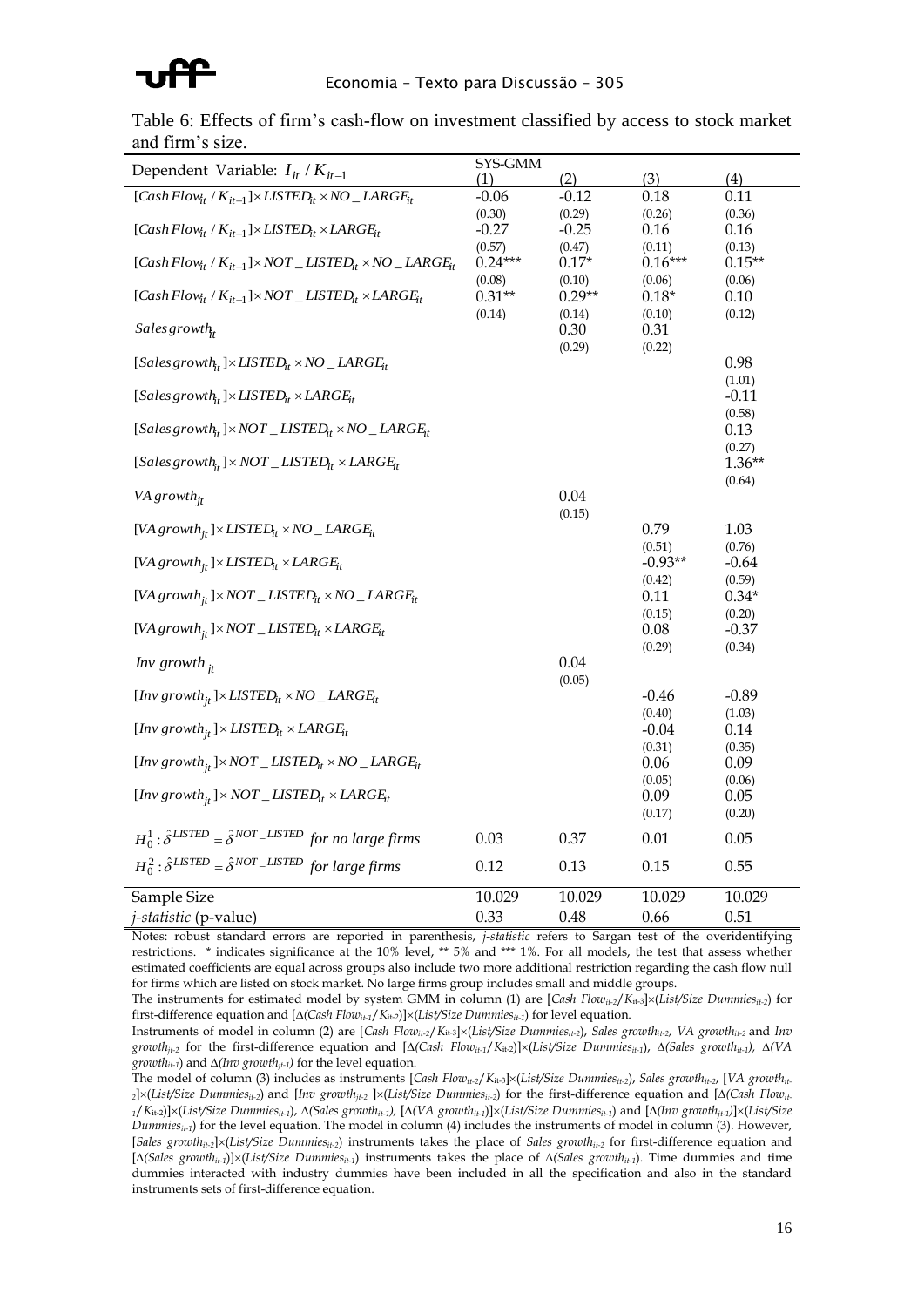

 Table 7 reports the outcomes related to the models where variables are classified by firm's size and by the firm's degree of exports to sales ratio, together. One should note that, as shown in Table 5, both, no-exporters as well as low-export firms are credit constrained and coefficients associated to them are statistically equal across the two groups. In this sense, we reclassify them into the following groups: *EXP\_NO\_HIGH*<sup>*it*</sup> referring to firms with exports to sales ratio which falls below the  $50<sup>th</sup>$  percentile of the export to sales ratio distribution, and  $EXP$ <sub>*it*</sub> indicates the opposite.

Considering the same export group, with the exception of model 2, firm's size does not influence the impact of cash flow on investment, especially when dummies interactions are extended to the control variables. Similarly to the general results of Table 5, the cash flow coefficient is statistically null for large exporters. Focusing on firms with significant cash flow impact, i.e., the no-high exporters group (firms with zero or low export to ratio sales), there is not strong evidence that the coefficients across these two groups are different.

In this sense, interacting export groups to the firm's size do not affect the mainly results reported in Table 5. It suggests that export status proposed here does not capture size effect. Otherwise, as discussed, this classification may be associated to our perspective, i.e. the degree of firm's external financial constraint.

Finally, one caveat with the above analysis is that there are too few firms that are simultaneously listed on stock market and small, so comparison between public versus closed small firms lacks robustness. Otherwise, results here are in line with those obtained when we interact size and export capacity, what give us more confidence that the influence of both being listed on stock markets and export capacity are beyond any possible correlation with size: while in general no-large firms are credit-constrained, this restriction was softened for firms in this group who are listed on the stock market, or those who attained significant revenues from exports.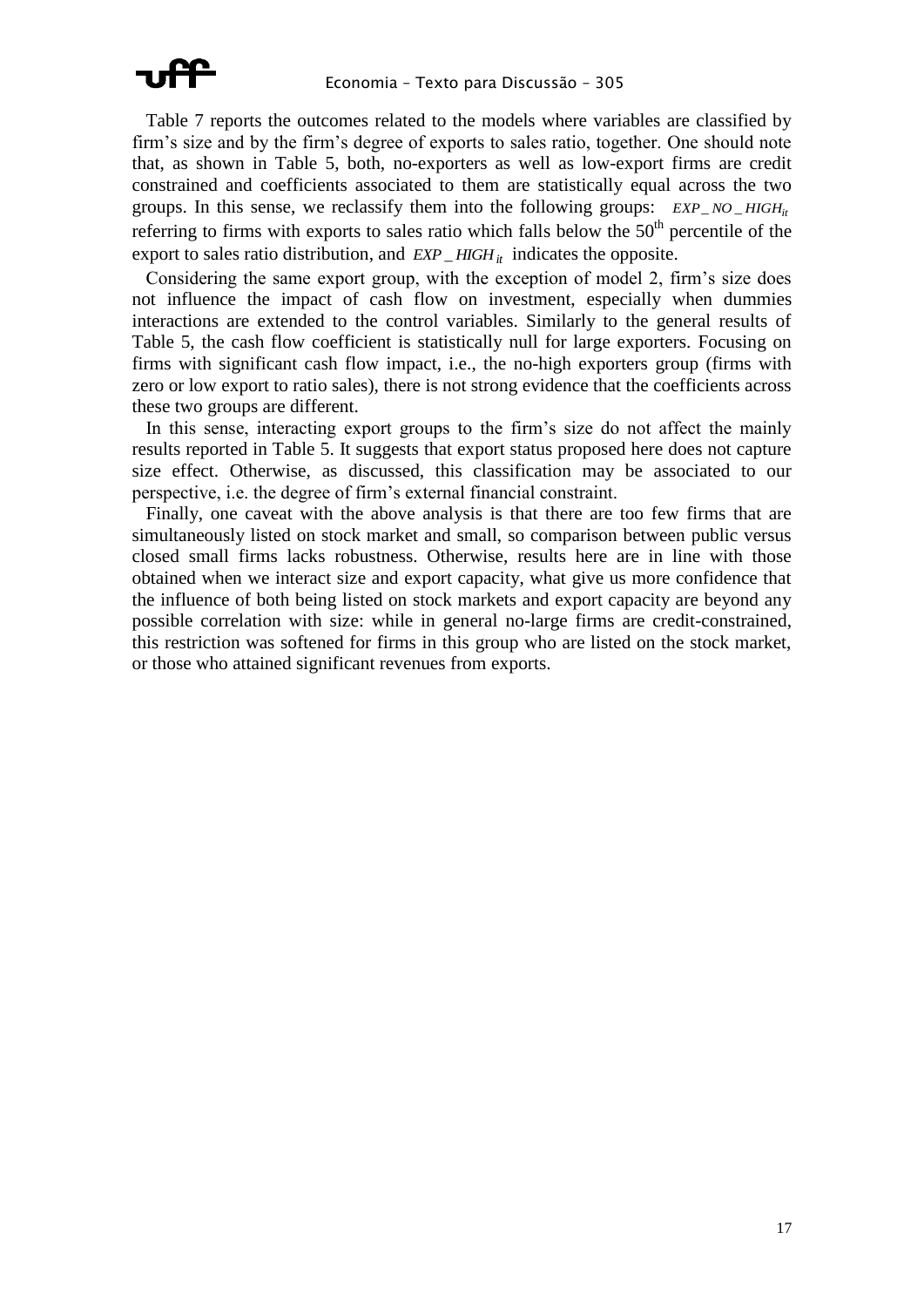

| Dependent Variable: $I_{it}$ / $K_{it-1}$                                                       | SYS-GMM<br>(1)    |                              | (3)                          | (4)                      |
|-------------------------------------------------------------------------------------------------|-------------------|------------------------------|------------------------------|--------------------------|
| $[CashFlow_{it} / K_{it-1}]\times EXP\_HIGH_{it} \times NO\_LARGE_{it}$                         | 0.17              | (2)<br>0.14                  | 0.12                         | 0.11                     |
|                                                                                                 | (0.12)            | (0.11)                       | (0.09)                       | (0.08)                   |
| $[CashFlow_{it} / K_{it-1}] \times EXP\_HIGH_{it} \times LARGE_{it}$                            | $0.26*$           | 0.18                         | 0.18                         | 0.15                     |
|                                                                                                 | (0.15)            | (0.14)                       | (0.12)                       | (0.14)                   |
| $[CashFlow_{it} / K_{it-1}] \times EXP_NO$ _ HIGH <sub>it</sub> × NO _ LARGE <sub>it</sub>      | $0.20***$         | 0.08                         | $0.12**$                     | $0.16***$                |
| $[CashFlow_{it} / K_{it-1}] \times EXP\_NO\_HIGH_{it} \times LARGE_{it}$                        | (0.06)<br>$0.33*$ | (0.07)<br>0.26               | (0.04)<br>$0.20*$            | (0.04)<br>$0.23*$        |
| Sales growth,                                                                                   | (0.17)            | (0.17)<br>$0.58**$<br>(0.24) | (0.10)<br>$0.46**$<br>(0.20) | (0.13)                   |
| [Sales growth <sub>it</sub> ] $\times EXP$ HIGH <sub>it</sub> $\times NO$ _ LARGE <sub>it</sub> |                   |                              |                              | 0.19                     |
| [Sales growth <sub>t</sub> ] $\times EXP\_HIGH_{it} \times LARGE_{it}$                          |                   |                              |                              | (0.34)<br>1.67<br>(1.03) |
| [Sales growth <sub>t</sub> ] $\times EXP_NO_HIGH_{it} \times NO_LARGE_{it}$                     |                   |                              |                              | 0.29                     |
| [Sales growth <sub>t</sub> ] $\times$ EXP_NO_HIGH <sub>it</sub> $\times$ LARGE <sub>it</sub>    |                   |                              |                              | (0.27)<br>0.02           |
|                                                                                                 |                   |                              |                              | (0.59)                   |
| VA growth <sub>it</sub>                                                                         |                   | 0.05                         |                              |                          |
|                                                                                                 |                   | (0.15)                       |                              |                          |
| $[VA\, growth_{it}] \times EXP\_HIGH_{it} \times NO\_LARGE_{it}$                                |                   |                              | $-0.03$                      | 0.11                     |
| [VA growth <sub>it</sub> ] $\times EXP\_HIGH_{it} \times LARGE_{it}$                            |                   |                              | (0.37)<br>$-0.68$            | (0.24)<br>0.80           |
|                                                                                                 |                   |                              | (0.55)                       | (0.39)                   |
| [VA growth <sub>it</sub> ] $\times EXP\_NO\_HIGH_{it} \times NO\_LARGE_{it}$                    |                   |                              | 0.20                         | 0.05                     |
|                                                                                                 |                   |                              | (0.17)                       | (0.05)                   |
| [VA growth <sub>it</sub> ] $\times EXP\_NO\_HIGH_{it} \times LARGE_{it}$                        |                   |                              | 0.31                         | -0.17                    |
|                                                                                                 |                   |                              | (0.40)                       | (0.27)                   |
| Inv growth $_{it}$                                                                              |                   | $0.07*$                      |                              |                          |
| [Inv growth <sub>it</sub> ] $\times EXP\_HIGH_{it} \times NO\_LARGE_{it}$                       |                   | (0.03)                       | 0.18                         | 0.11                     |
|                                                                                                 |                   |                              | (0.25)                       | (0.24)                   |
| $[Inv\ growth_{it}] \times EXP\_HIGH_{it} \times LARGE_{it}$                                    |                   |                              | $0.75*$                      | $0.80**$                 |
|                                                                                                 |                   |                              | (0.40)                       | (0.39)                   |
| [ $Inv\ growth_{it}$ ] $\times EXP\_NO\_HIGH_{it} \times NO\_LARGE_{it}$                        |                   |                              | 0.06                         | 0.05                     |
|                                                                                                 |                   |                              | (0.05)                       | (0.05)                   |
| [ $Inv\ growth_{it}$ ]× $EXP_NO_HIGH_{it}$ × $LARGE_{it}$                                       |                   |                              | $-0.26$                      | $-0.17$                  |
|                                                                                                 |                   |                              | (0.26)                       | (0.27)                   |
| $H_0^1$ : $\hat{\delta}^{EXP}$ – HIGH = $\hat{\delta}^{EXP}$ – NO – HIGH for no large firms     | 0.000             | 0.159                        | 0.029                        | 0.003                    |
| $H_0^2$ : $\hat{\delta}^{EXP}$ -HIGH = $\hat{\delta}^{EXP}$ -NO-HIGH for large firms            | 0.018             | 0.148                        | 0.056                        | 0.101                    |
|                                                                                                 |                   |                              |                              |                          |
| Sample Size                                                                                     | 10.029            | 10.029                       | 10.029                       | 10.029                   |
| <i>i-statistic</i> (p-value)                                                                    | 0.04              | 0.45                         | 0.73                         | 0.83                     |

Table 7: Effects of firm's cash-flow on investment classified by export to sales ratio and firm's size.

Notes: robust standard errors are reported in parenthesis, *j-statistic* refers to Sargan test of the overidentifying restrictions.\* indicates significance at the 10% level, \*\* 5% and \*\*\* 1%. For all models, the test that assess whether estimated coefficients are equal across groups also include two more additional restriction regarding the cash flow as null for firms which are listed on stock market. No large firms group includes small and middle groups. The instruments for estimated model by system GMM in column (1) are [Cash Flow<sub>it-2</sub>/K<sub>it-3</sub>]×(Export/Size Dummies<sub>it-2</sub>) for firstdifference equation and  $[\Delta(Cash Flow_{ii-1}/K_{it-2})] \times (Export/Size~Dummies_{ii-1})$  for level equation. Instruments of model in column (2) are [Cash Flow<sub>it-2</sub>/K<sub>it-3</sub>]×(Export/Size Dummies<sub>it-2</sub>), Sales growth<sub>it-2</sub>. VA growth<sub>it-2</sub> and Inv growth<sub>it-2</sub> for the firstdifference equation and  $[\Delta(Cash Flow_{i+1}/K_{i+2})] \times (Expl/Size~Dummies_{i+1})$ ,  $\Delta(Sales~growth_{i+1})$ ,  $\Delta(VA~growth_{i+1})$  and  $\Delta(Inv)$ growth<sub>it-1</sub>) for the level equation. The model of column (3) includes as instruments [Cash Flow<sub>it-2</sub>/K<sub>it-3</sub>]×(Export/Size Dummies<sub>it-2</sub>), Sales growth<sub>it-2</sub>, [VA growth<sub>it-2</sub>]×(Export/Size Dummies<sub>it-2</sub>) and [Inv growth<sub>it-2</sub>]×(Export/Size Dummies<sub>it-2</sub>) for the first-difference equation and  $[\Delta(Cash \ Flow_{it-1}/K_{it-2}]] \times (Export/Size \ Dummies_{it-1}), \Delta(Sales \ growth_{it-1}), [\Delta(VA \ gravth_{it-1}])$  $_1$ ]|×(Export/Size Dummies<sub>it-1</sub>) and [ $\Delta(Inv\ growth_{it-1})$ |×(Export/Size Dummies<sub>it-1</sub>) for the level equation. The model in column (4) includes the instruments of model in column (3). However, [Sales growth<sub>it-2</sub>]×(Export/Size Dummies<sub>it-2</sub>) instruments takes the place of Sales growth<sub>it-2</sub> for first-difference equation and [ $\Delta(Sales growth_{it-1})$ ]×(Export/Size Dummies<sub>it-1</sub>) instruments takes the place of  $\Delta(Sales growth_{it-1})$ . Time dummies and time dummies interacted with industry dummies have been included in all the specification and also in the standard instruments sets of first-difference equation.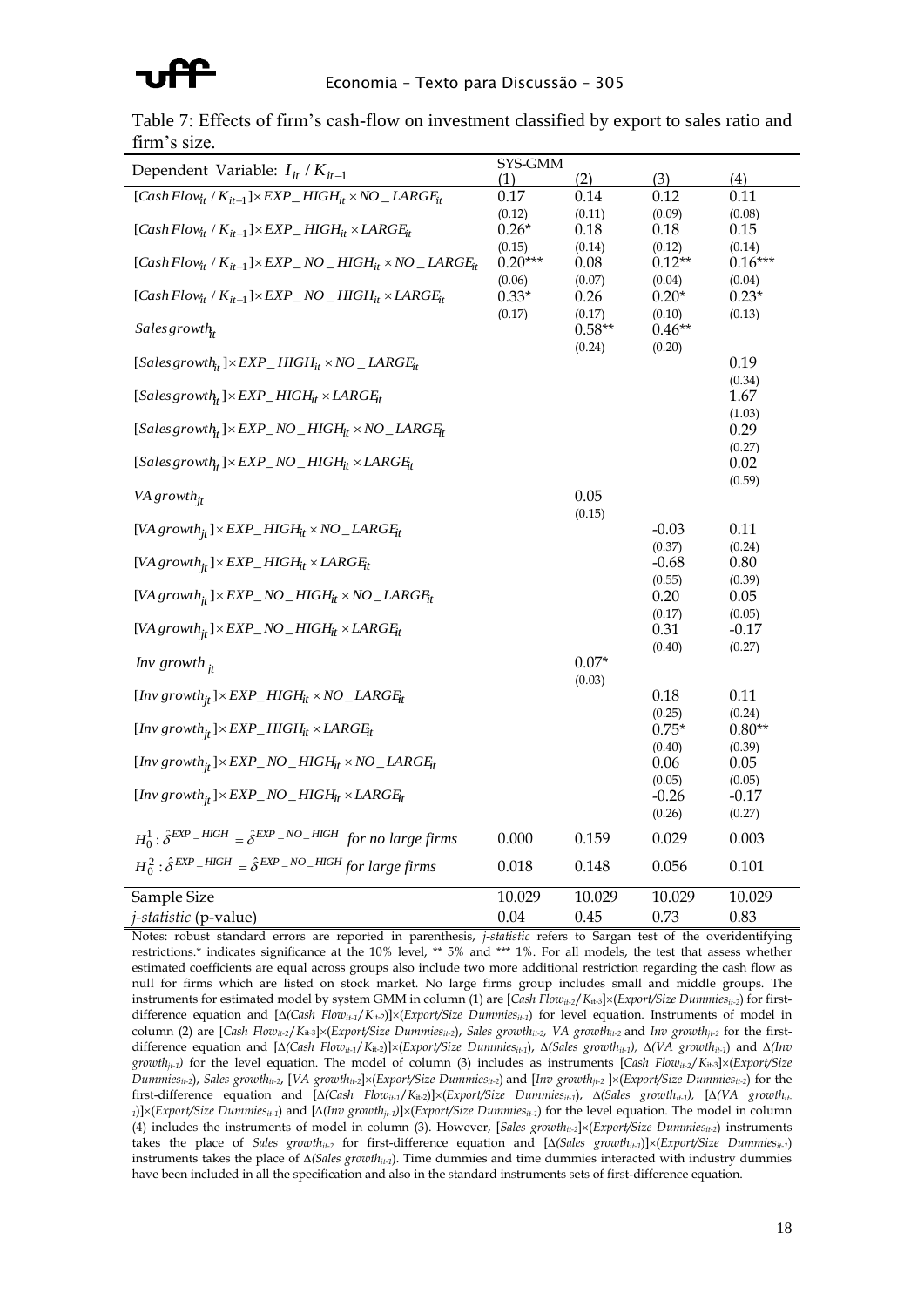

<u>.</u>

## **7. CONCLUSION**

In this paper, we evaluate whether Brazilian firms are credit constrained and, especially, which conditions prevail for the existence of credit restrictions. Our results back up previous studies using Brazilian data, which say that they are credit restricted. Moreover, we found that Brazilian firms' cash flow to investment elasticity is on average 5 times larger than British firms' elasticity, suggesting a greater degree of constraints in Brazilian credit market.<sup>9</sup> Despite confirming what has been previously investigated, we found that firms not listed on the stock market are credit constraint yet those listed are not. Terra (2003) and Aldrighi and Bisinha (2010) found that firms listed on the stock market are credit constrained.

Regarding results on firms' size, our findings go on the usual direction of international literature, where credit constraints are softened for larger firms, while in Aldrighi and Bisinha (2010) prevail the opposite result and Terra (2003) can only replicate a result similar to ours in a limited period of years in her sample. In addition, we find that companies more devoted to exports, measured as the ratio exports/sales, are not credit constrained, whereas firms that export below the median are credit restricted. Our results are valid, indeed, when one considers the size's bias. That is to say, even small companies that are public or high exporters do not experience credit restrictions, accordingly to our outcomes.

Yet, it is important to note that not only does the period of time are quite different but also the composition of firms covered by those studies, and we should also note that the latter authors ignore some important methodological issues which are acknowledged in this paper, such as endogeneity and sector opportunities investments controls.

Our findings in this paper may also have some valuable policy implications. First, we have noticed that credit restriction occurs with firms generating resources around their capital stock level, in other words, when ratio of cash flow over capital is close to one. Having those results in mind, this might be an indication on which firm is restricted to invest, since they are already investing all they can with their own resources. Thus, if this ratio is close to one, those firms might be target for public policy. However, other criteria are also relevant for public policy design. For instance, investment in intangible assets was not considered in this investigation, and therefore some apparently non-credit restricted firms might depend on internal funds to invest in innovation. Thus, we can´t use our measure of credit restriction as the only criteria for public policy design, and some other targets for public funding must be elected, as exemplified by the current focus of BNDES in innovation.

Second, in a developing country like Brazil, where capital is scarce and long term credit is usually provided by state-owned banks, availability of other sources of funds are vital for accelerating economic growth. If we understand the stock market as an "inside" source of funds for firms in a country and export capacity as a proxy for "outside" source of funds, once export revenue may be seen as a collateral to get access to international financing, our results suggest that both were valuable for mitigating credit restrictions in Brazilian firms.

Of course, what our methodology strictly permits to investigate is a comparison of the levels of credit constraints among firms with certain characteristics (size, listed or not on the Brazilian stock markets and export capacity), and some hidden factors may determine both the degree of credit constraints and these characteristics. But, at the

<sup>&</sup>lt;sup>9</sup> This result is achieved by comparing our coefficient estimator on Table 3 to Carpenter and Guariglia's (2008).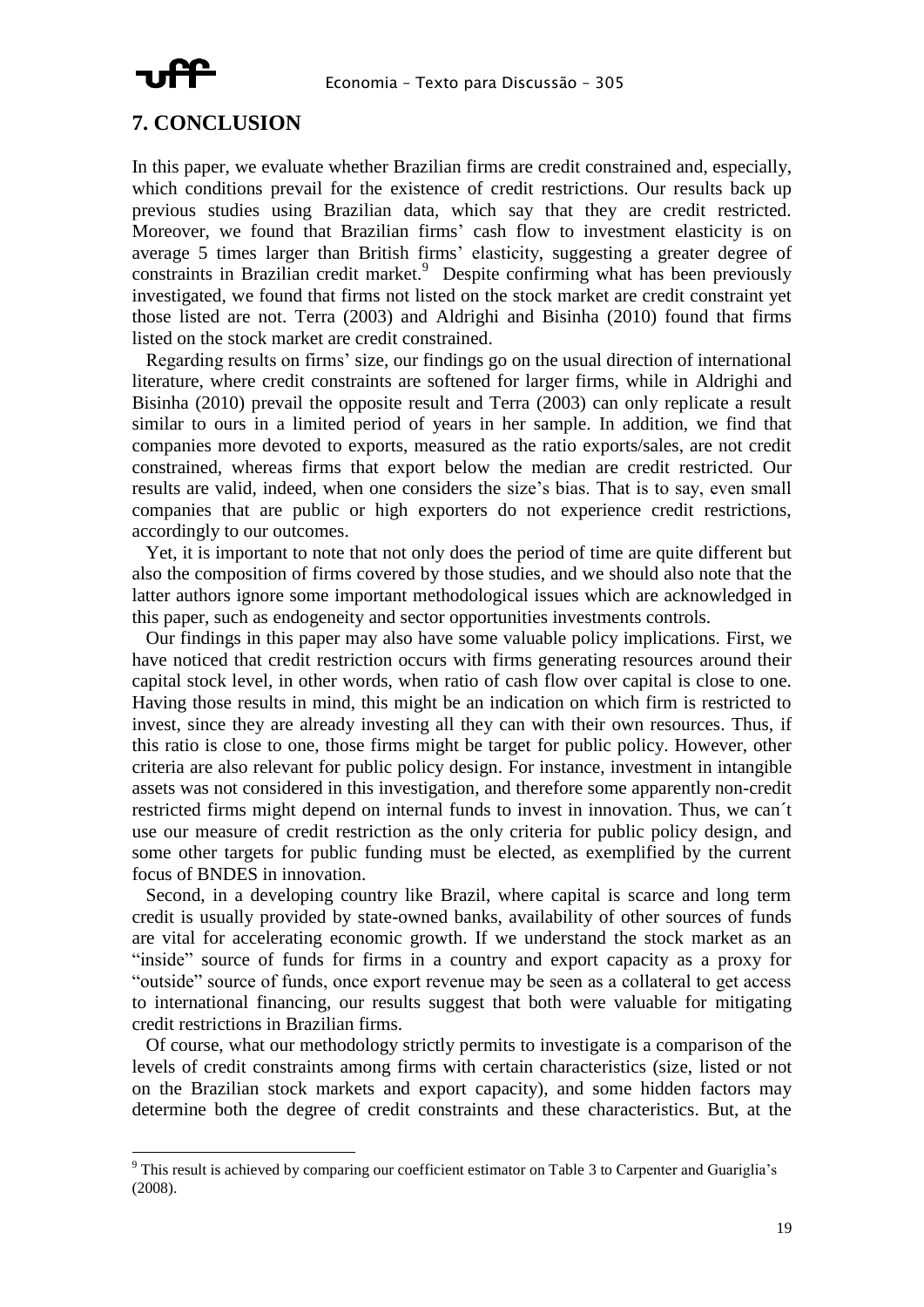

same time, our results show that the categories mentioned systematic reduce credit constraints for Brazilian firms, even after controlling for a series of observable variables that may impact the investment decision, reinforcing our suspicion that there is indeed a casual effect. Whether this is the case, we can propose that government efforts should be made, for instance, to develop the stock market (or to help firms to achieve the standards required to go public) and to stimulate exports, in this way contributing to alleviate credit constraints of domestics firms and sponsoring their investments. It is indeed what BNDES does by its subsidiaries: BNDESPAR; and BNDES-Exim. In the former, BNDES offers support for firms aiming to offer their shares in the stock market, while export support is offered by the latter. At the same time, support from BNDES must not be restricted to these kind of programs, and indeed large and well established exporting and already listed firms should receive financing, for instance for projects generating positive externalities in the economy.

In sum, it is feasible to emphasize that there is room for public policy implications considering our credit restriction results. BNDES is aware of this market failure and its operational policy proposes different types of support to overcome this shortcoming. Moreover, actual world economic situation, after the economic crisis initiated in 2008, presents even more challenging scenarios for governments to address this market failure. Certainty is the importance of governments to mitigate credit restriction for private firms.

# **REFERENCES**

Allayannis, G., and Mozumdar, A. (2004) "The impact of negative cash flow and influential observations on investment-cash flow sensitivity estimates" *Journal of Banking and Finance* Vol. 28, No. 5, 901-930.

Aldrighi, D. and Bisinha, R. (2010) "Restrição financeira em empresas com ações negociadas na Bovespa" *Revista Brasileira de Economia*, Vol. 64, No. 1, 25-47

Arellano, M., and Bover, O. (1995) "Another look at the instrumental variable estimation of error-components models" *Journal of Econometrics*, Vol. 68, No. 1, 29- 51.

Banerjee, A. and Duflo, E. (2005) "Growth Theory through the Lens of Development", in *Economics Handbook of Economic Growth*, Vol. 1, Part A, 473-552.

Baun, C. F,; Schäfer, D.; Talavera, O. (2011) "The impact of the financial system's structure on firms' financial constraints" Journal of International Money and Finance, No. 30, p. 678-691.

Blundell, R., and Bond, S. (1998) "Initial conditions and moment restrictions in dynamic panel-data models" *Journal of Econometrics*, Vol. 87, No. 1, 115-143.

Bond, S. and Meghir, C. (1994) "Dynamic investment models and the firm`s financial policy" *Review of Economic Studies*, Vol. 61, No. 2, 197-222.

Carpenter, R. and Guariglia, A. (2008) "Cash flow, investment, and investment opportunities: new tests using UK panel data" *Journal of Banking and Finance*, Vol. 32, No. 9, 1894-1906.